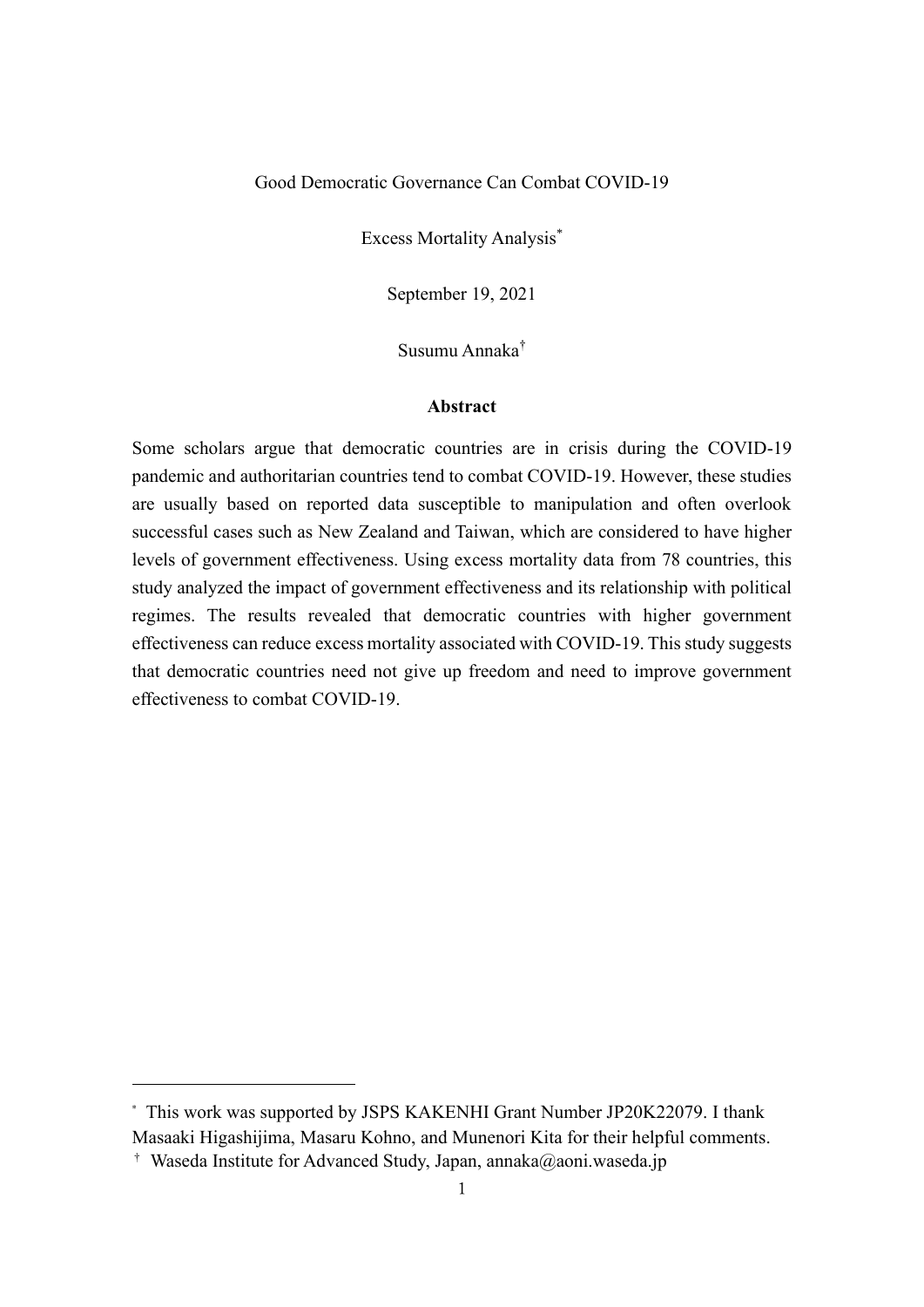#### **1. Introduction**

Some scholars argue that democracy is in crisis during the COVID-19 pandemic. Some say that democratic countries face a trade-off between freedom and health (Alsan et al., 2020; Norheim et al., 2021; Thomson and Ip, 2020). Recent studies also reveal that democratic countries suffer from more COVID-19 deaths than authoritarian states (Cepaluni et al., 2020; Cheibub et al., 2020; Frey et al., 2020).

In Figure 1, the upper left graph plots the total number of COVID-19 deaths per 1 million (as of December 31, 2020) on the vertical axis, as reported by the John Hopkins University (2020), and the multiplicative polyarchy index (MPI) in 2019 on the horizontal axis from the Varieties of Democracy (V-Dem) Project (Coppedge et al., 2020). The population data were obtained from World Bank. The latter codes democracy levels from low to high  $(0-1)$  (Coppedge et al., 2020). The upper right graph illustrates the relationship by using the level of Polity2 in 2018 from the Polity V Project (Marshall et al., 2020). The latter codes democracy levels from -10 (most autocratic) to 10 (most democratic). The bottom left graph shows the relationship by using the level of Democracy Index in 2019 from the Economist Intelligence Unit (EIU) (Economist Intelligence Unit, 2020). The latter codes democracy levels from 0 (most autocratic) to 10 (most democratic). The correlation coefficient between the political regime variables and deaths is 0.3~0.5 (*p*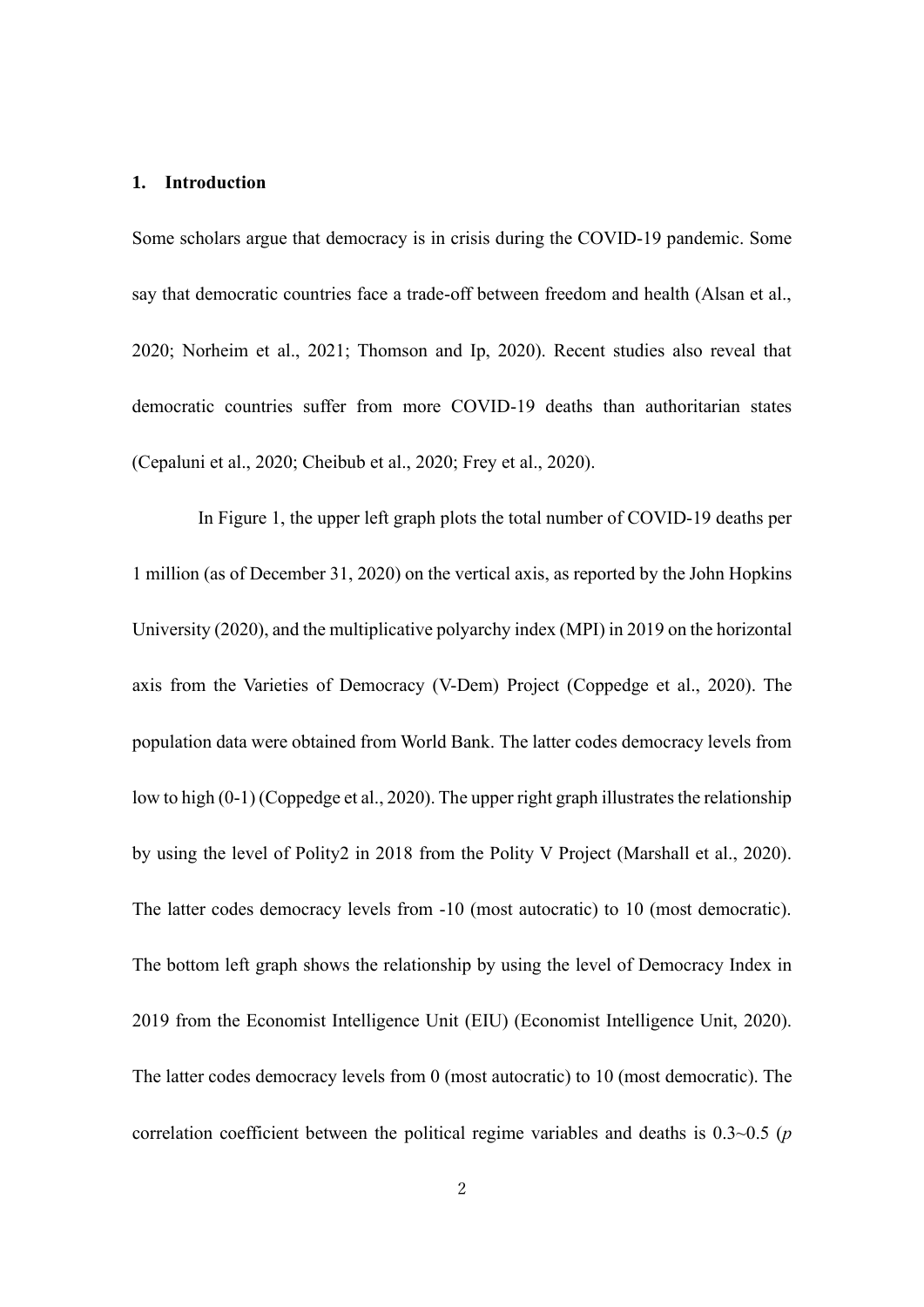$\leq 0.001$ ). These moderate, positive relationships appear to support the argument that democratic governments are disadvantaged in coping with the current pandemic, at least nominally.



Figure 1: Relationship between political regime variables and number of COVID-19

deaths

However, the numbers of COVID-19 cases and deaths are based on government data and can be manipulated, especially in authoritarian countries (Adiguzel et al., 2020;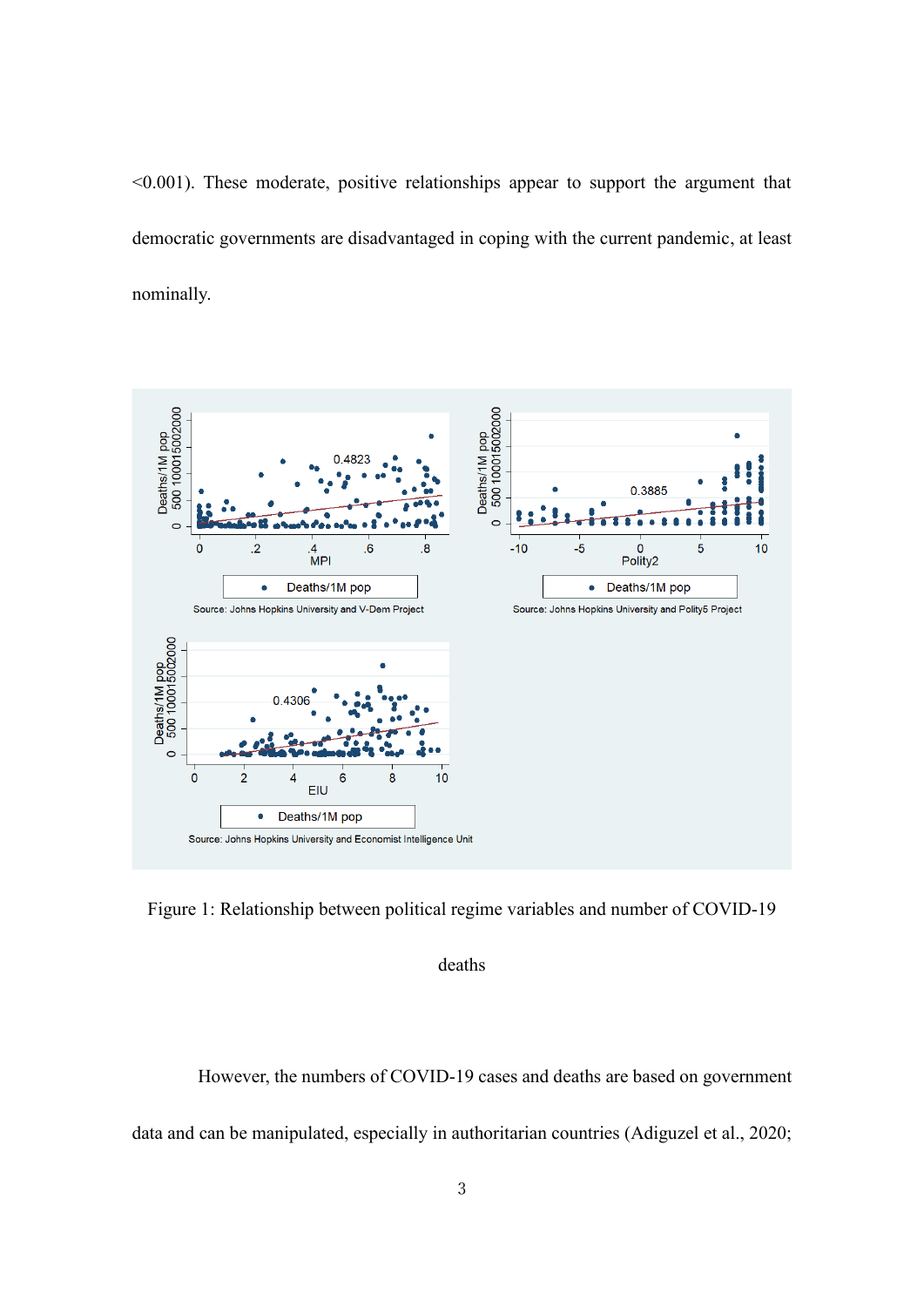Kapoor et al., 2020). A study says that the positive correlation between political regime and COVID-19 deaths is not found after controlling for other factors, including data transparency (Annaka 2021). The World Health Organization (WHO) argues that only excess mortality can make "true" death estimation possible (WHO, 2021). Excess mortality has an advantage in estimating accurate mortality because "In encompassing deaths from all causes, excess mortality overcomes the variation between countries in reporting and testing of COVID-19 and in the misclassification of the cause of death on death certificates. Under the assumption that the incidence of other diseases remains steady over time, then excess deaths can be viewed as those caused both directly and indirectly by COVID-19 and gives a summary measure of the 'whole system' impact." (Beaney et al., 2020: 330). The research which utilizes excess mortality even argues for the advantage in democratic countries (Badman et al., 2021; Jain et al., 2021).

And there is a significant variance in democratic countries. Several democratic countries are under 500 deaths per 1 million population, and many of them have over 500 deaths. Even in democracies, countries such as Taiwan and New Zealand seem to be relatively successful in combating COVID-19 by the end of 2020. These countries are islands, but the United Kingdom, which has suffered severely from the pandemic, is also an island. Once the virus invades a country, it cannot usually combat the pandemic simply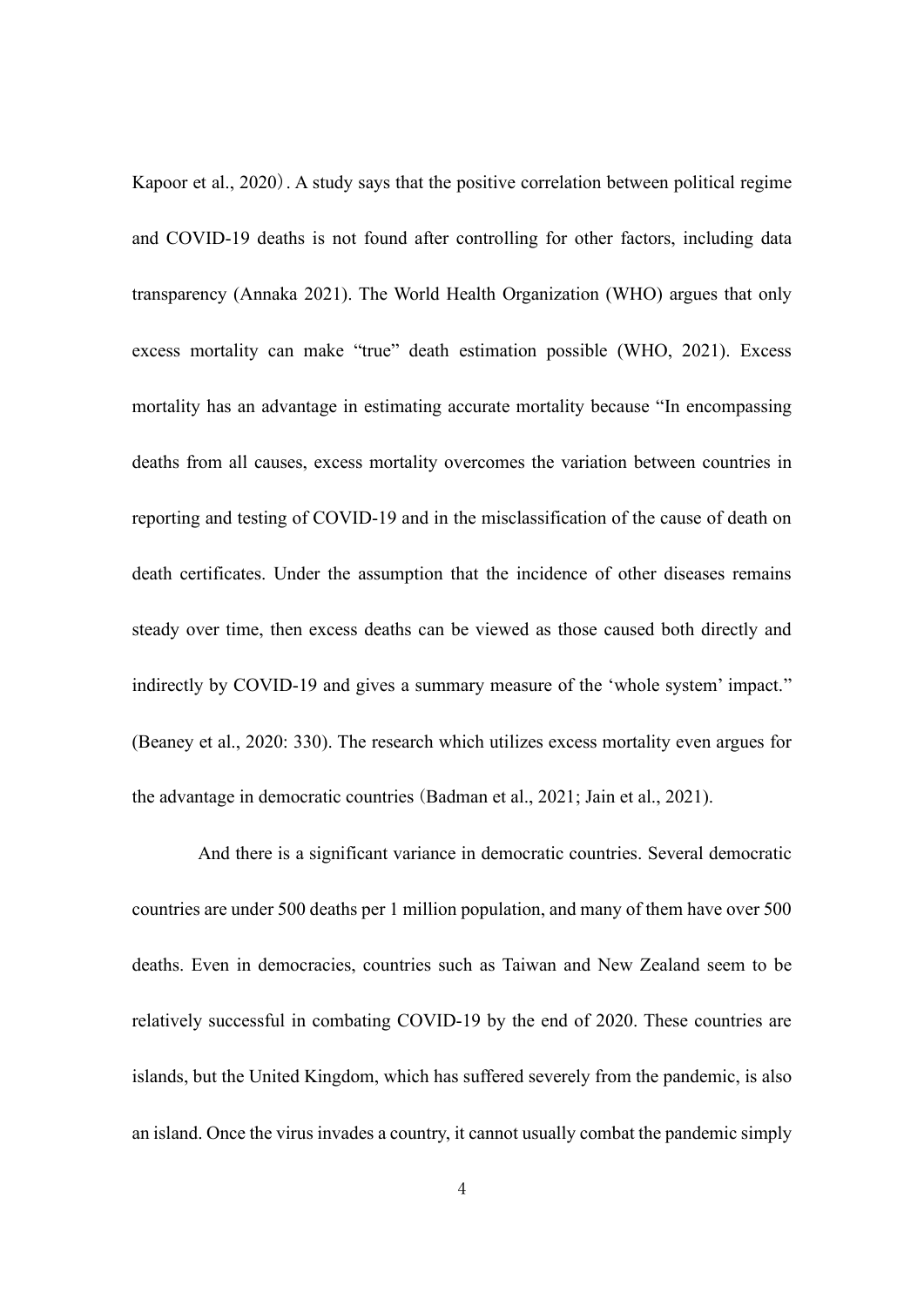by taking advantage of being an island.

Taiwan and New Zealand are being praised for their governing and bureaucratic capability. Previous research has reported that government effectiveness is negatively correlated with COVID-19 deaths (Liang et al., 2020; Serikbayeva et al., 2020). Combating COVID-19 requires a tremendous amount of information related to the issue. Government effectiveness varies among nations; democratic countries tend to have more effective governments. However, this is not always the case; it is true that the correlation coefficient between MPI and EIU and government effectiveness, obtained from the World Bank, is relatively high (0.6657 and 0.7273, respectively), but the correlation coefficient between Polity2 and it is only 0.3796. We find inefficient governments among democracies and efficient governments among authoritarian states. Then, we cannot straightforwardly conclude that "democracy suffers." As Taiwan and New Zealand cases show, democratic governments with higher government effectiveness may combat COVID-19. In addition, a study shows that democratic countries with a higher quality of government tend to have fewer people affected by natural disasters (Persson and Povitkina, 2017). The current situation of the pandemic is like a natural disaster. We can naturally expect that the same is true for this pandemic.

Then this study analyzes the interaction effects of democracy and government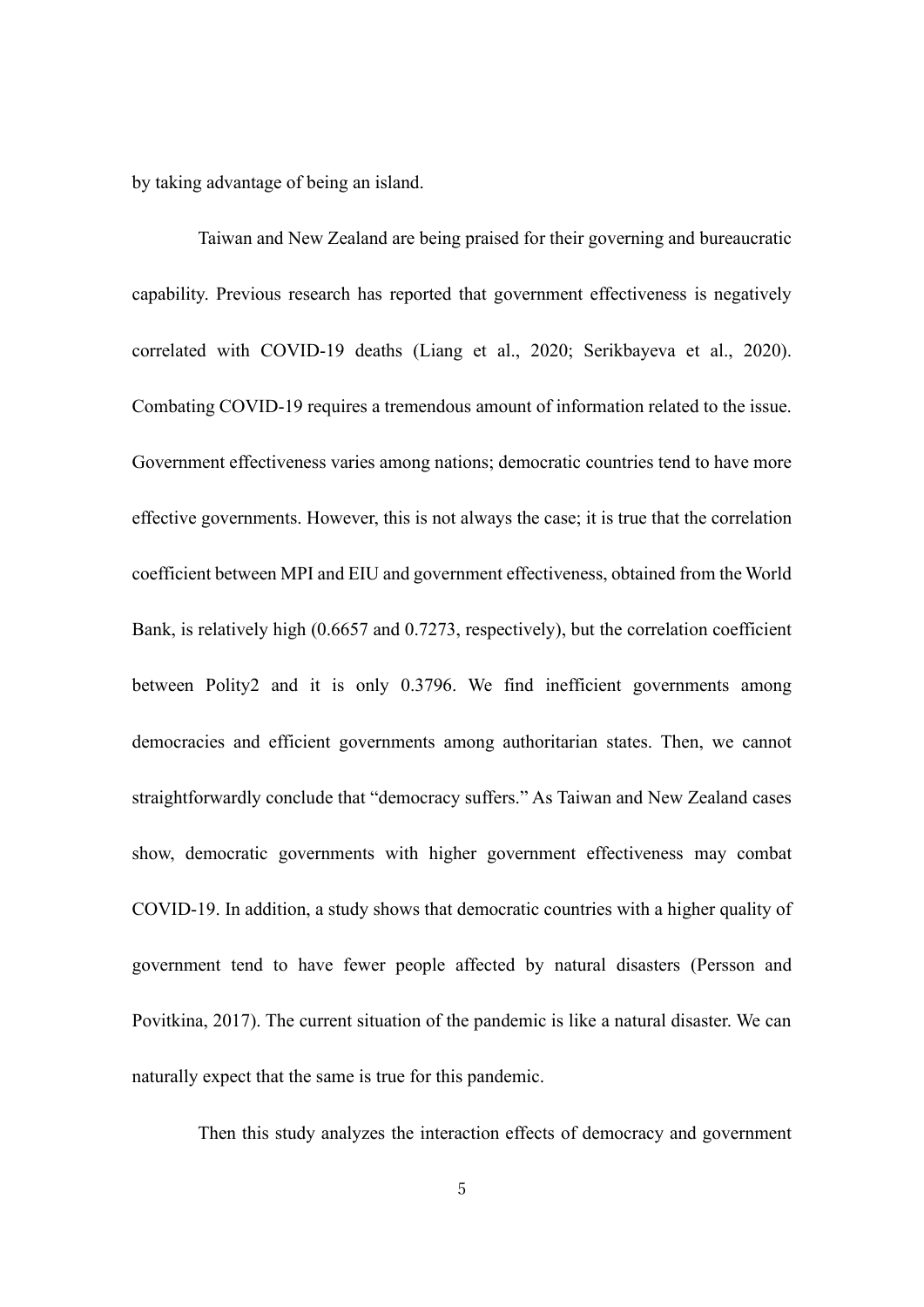effectiveness on COVID-19 using excess mortality. It argues that democracy is not a determinant of the higher number of COVID-19 deaths but conditions the effects of government effectiveness on fatalities. This suggests that effective democratic governments can reduce excess mortality due to COVID-19.

#### **2. Analysis**

### **2.1. Model**

Using cross-sectional data, this section analyzes the interaction effect between political regimes and government effectiveness on COVID-19 deaths. It estimates the following specifications:

> COVID excess mortality<sub>i</sub> $= \alpha + \beta_1$ Political Regimes<sub>i</sub>  $+ \beta_2$ Governance<sub>i</sub> $+ \beta_3$ (Political Regimes<sub>i</sub>  $\times$  Governance<sub>i</sub>) +  $\beta'$ <sub>4</sub>X<sub>i</sub> +  $\varepsilon$ <sub>i</sub>

*COVID excess mortality* is excess mortality per 100000 population. *Political Regimes* indicates MPI, Polity2 score, or EIU democracy index, and *governance* represents government effectiveness. *X* is a vector of controls.  $\varepsilon$  is an error term. *i* represents each country.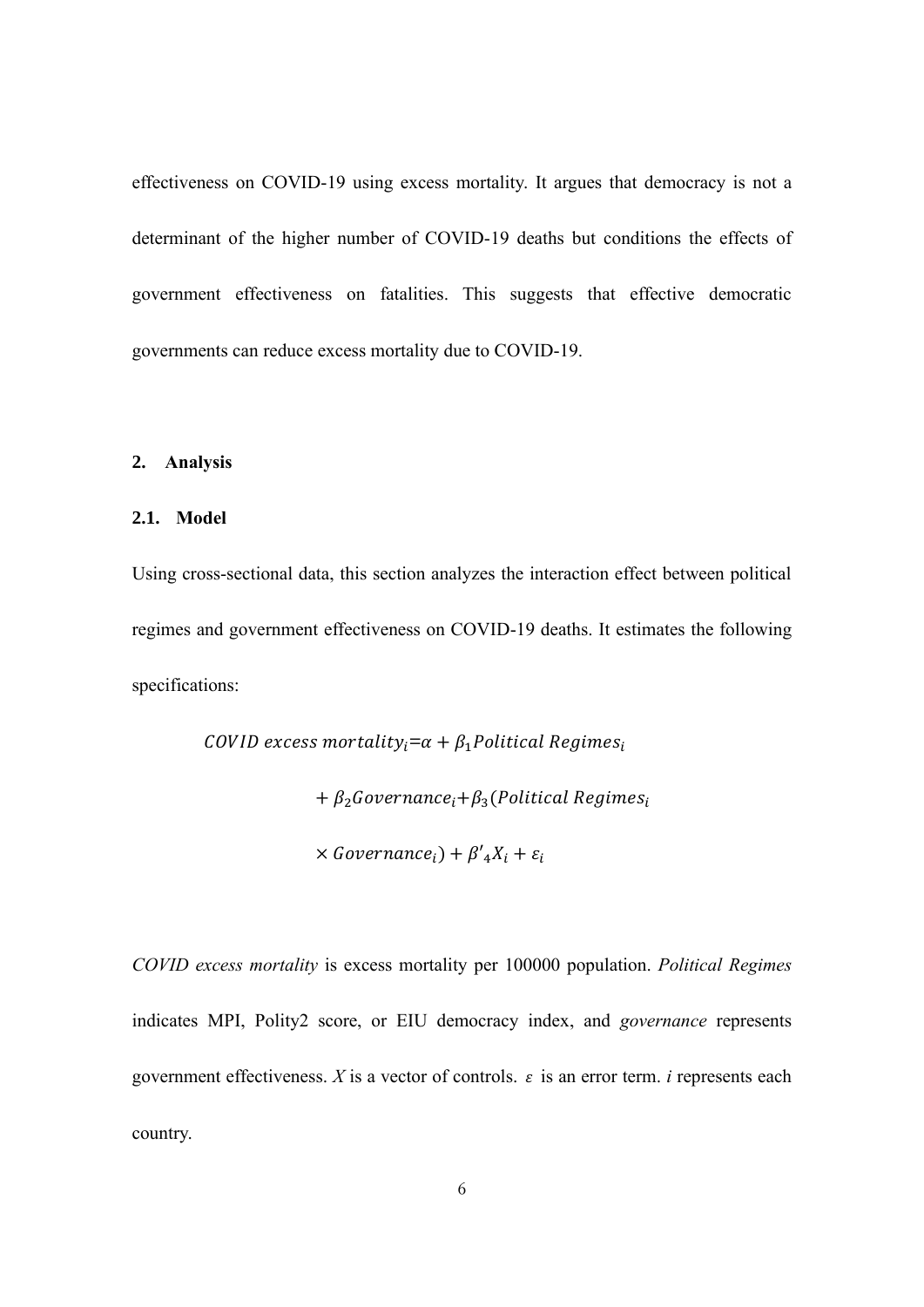The excess mortality data are obtained from Karlinsky and Kobak (2021). The sample size of the data is relatively small, and only 78 countries are included in the analyses below. The data dates vary across countries. These are somewhat problematic, but previous research uses these data (Badman et al., 2021; Jain et al., 2021). And the present study conducts additional analyses to consider this problem in the discussion part. All the countries and data dates are listed in Appendix 2. Political regime variables are obtained from the Polity Project, V-Dem Project, and Economist Intelligent Unit. Government effectiveness, population density, population ratio age 65 and above, GDP per capita are taken from the World Bank. The yearly data (2019) for all variables are used (except for population density (2018)). Government effectiveness attempts to capture "perceptions of the quality of public services, the quality of the civil service and the degree of its independence from political pressures, the quality of policy formulation and implementation, and the credibility of the government's commitment to such policies." (Kaufmann et al. 2010: 223). The scores range from -2.5 (weak) to 2.5 (strong). It is already employed by the studies which analyzed the relationship between state capacity and Covid-19 (Liang et al., 2020; Serikbayeva et al., 2020). The estimation model includes both the latitude and longitude obtained from John Hopkins University, which captures geographic characteristics, such as humidity and cultural factors, such as high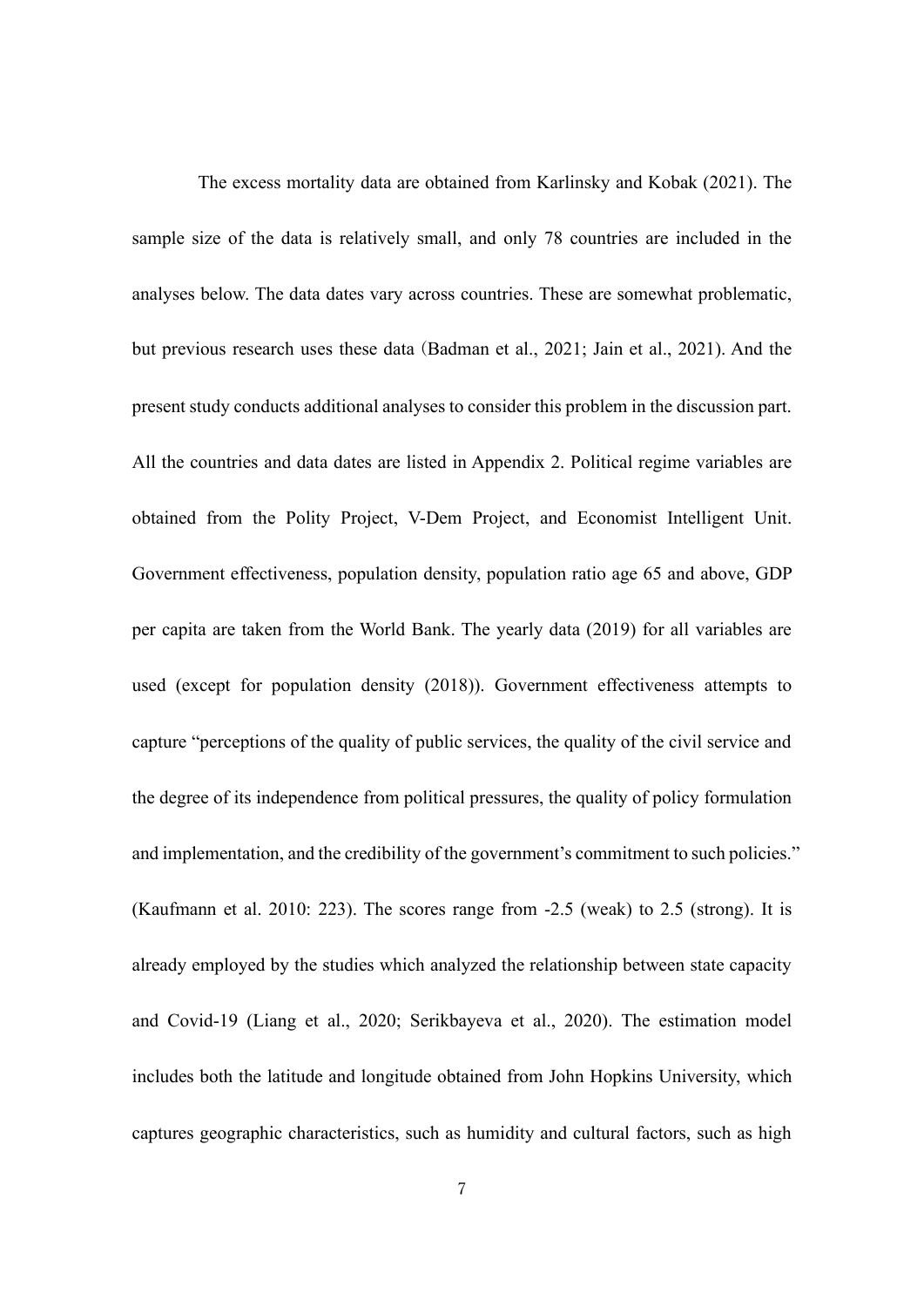awareness of mask usage and preventive behavior affecting the severity of COVID-19 deaths as well as any remaining regionally specific effects.

For estimation, ordinary least squares (OLS) with robust standard errors are applied. The control variables (except for latitude and longitude) are logged due to their skewed distributions. Model goodness of fit was assessed using the Akaike information criterion (AIC) and the Bayesian information criterion (BIC) based on Lindsey (2014) and Gluzmann et al. (2015). However, note that the key variables, such as the political regime variables, are included in the estimations, regardless of AIC and BIC assessment. Descriptive statistics are provided in Appendix 1.

#### **2.2. Results**

Models 1, 2, and 3 in Table 1 analyze the relationship between MPI and excess mortality, and Models 4, 5, and 6 take Polity2, and Models 7, 8, and 9 take EIU as independent variables. Models 1, 4, and 7 are without government effectiveness. Models 1 and 7 show that MPI and EIU are negatively correlated with excess mortality and statistically significant. Polity2 in Model 4 is also but not significant. However, all the political regime variables in Models 2, 5, and 8, including government effectiveness, are not statistically significant at the conventional level. On the other hand, government effectiveness is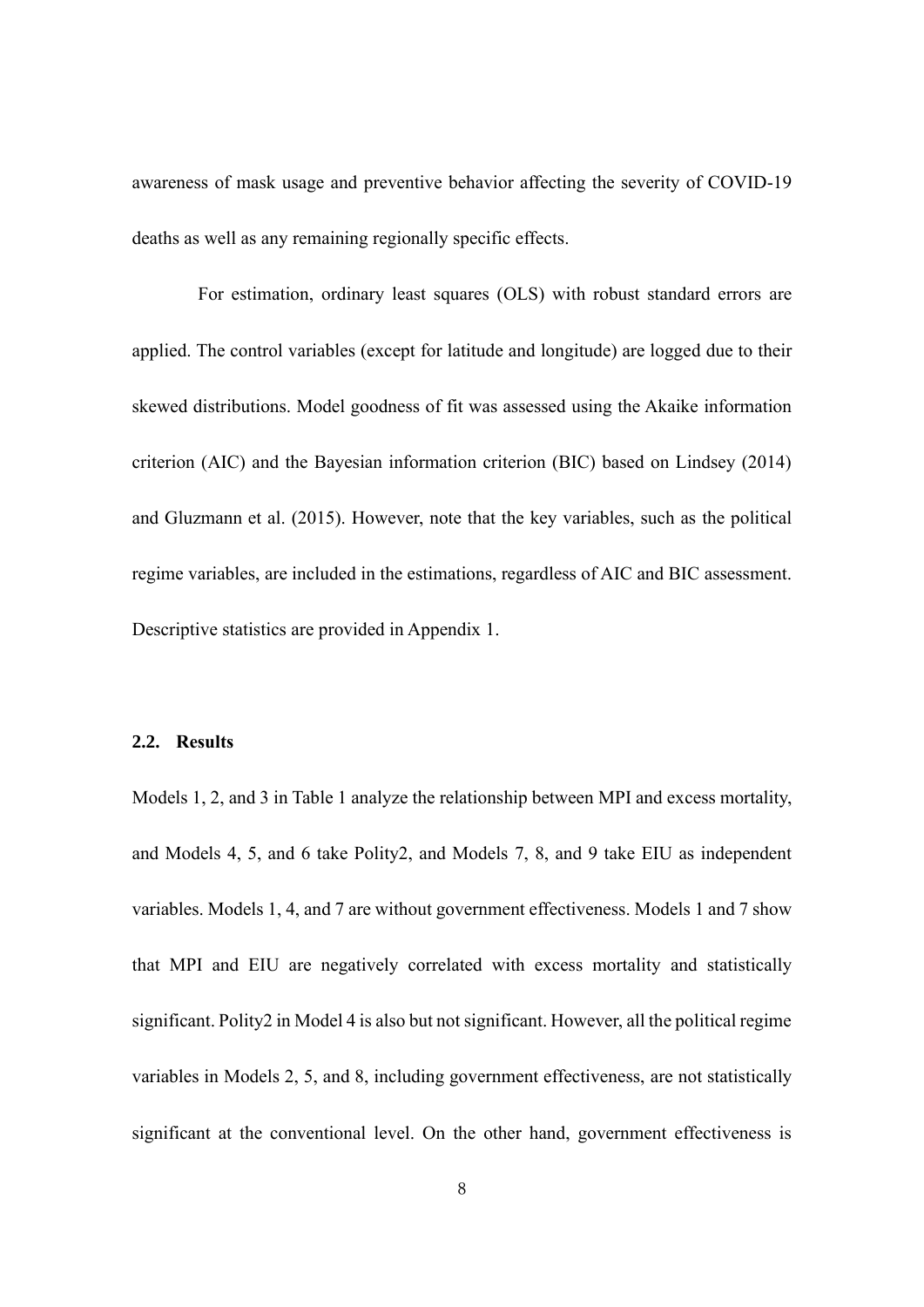negatively associated with excess mortality and is consistently statistically significant. Models 3, 6, and 8 include the interaction terms between the political regime variables and government effectiveness. These models reveal that the interaction terms are negatively associated with excess mortality and are robustly statistically significant.

Figure 2 illustrates the effects of government effectiveness on predicted excess mortality conditioned by each MPI level based on Model 3. These graphs show an apparent reducing impact of higher government effectiveness on the predicted excess mortality as the political regime variables are higher. When countries are most democratic, and their government effectiveness is above 1.5, the predicted excess mortality is negative in all the figures.

Figure 3 shows the effects of government effectiveness on predicted excess mortality conditioned by each Polity2 level based on Model 6. Figure 4 displays those of government effectiveness on predicted excess mortality conditioned by each EIU level based on Model 9. These results indicate that effective democratic governments tend to have lower excess mortality associated with COVID-19.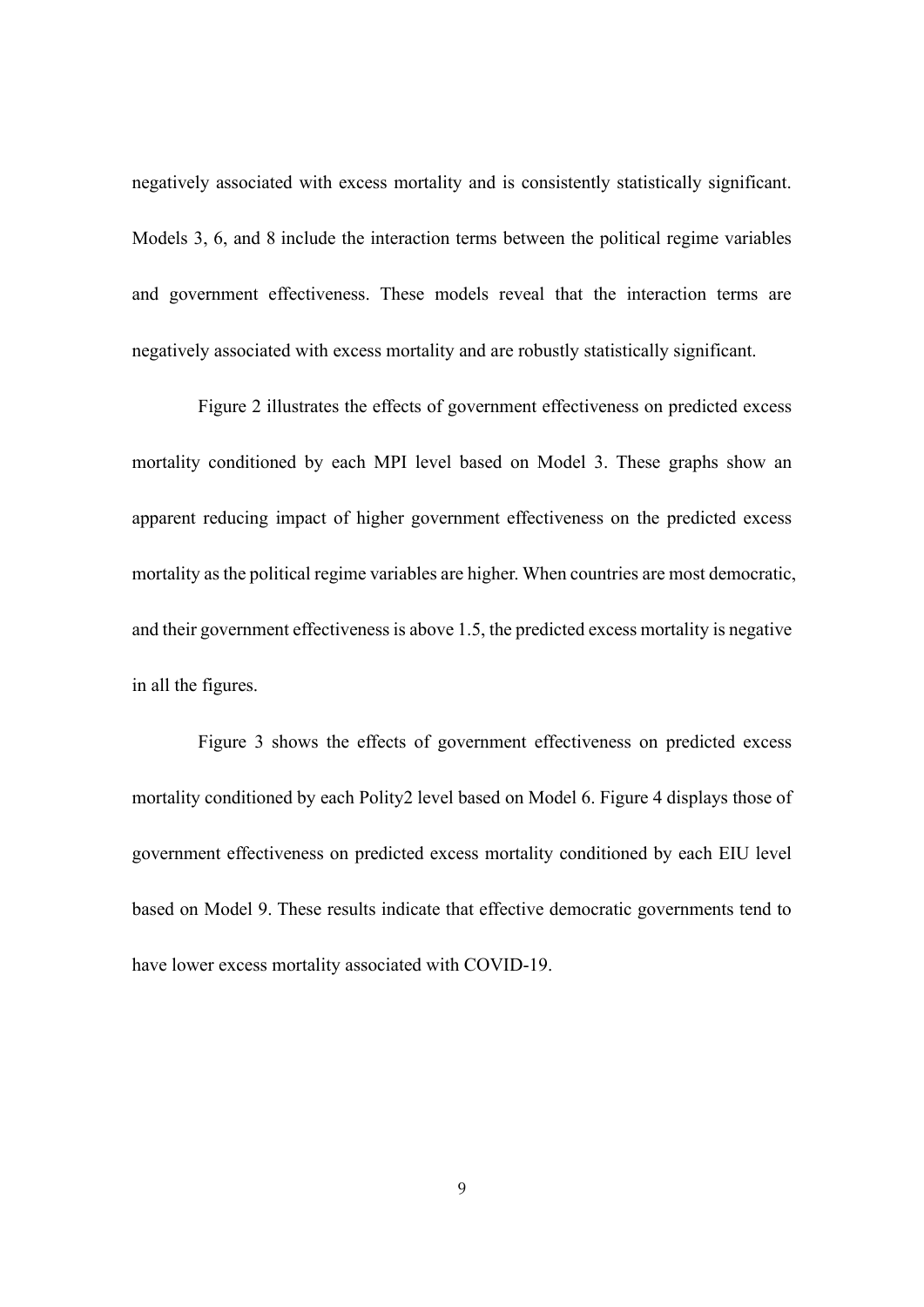|                                                  | (1)         | (2)         | (3)         | (4)         | (5)         | (6)         | (7)         | (8)         | (9)         |
|--------------------------------------------------|-------------|-------------|-------------|-------------|-------------|-------------|-------------|-------------|-------------|
| <b>VARIABLES</b>                                 | EM per 100k | EM per 100k | EM per 100k | EM per 100k | EM per 100k | EM per 100k | EM per 100k | EM per 100k | EM per 100k |
| MPI                                              | $-180.3**$  | $-122.8*$   | $-30.57$    |             |             |             |             |             |             |
|                                                  | (74.68)     | (73.36)     | (100.1)     |             |             |             |             |             |             |
| Polity2                                          |             |             |             | $-1.740$    | $-0.0749$   | $0.710\,$   |             |             |             |
|                                                  |             |             |             | (3.200)     | (3.351)     | (3.489)     |             |             |             |
| $\mathop{\rm E}\nolimits\mathop{\rm I}\nolimits$ |             |             |             |             |             |             | $-29.85**$  | $-16.76$    | $-9.993$    |
|                                                  |             |             |             |             |             |             | (11.85)     | (12.68)     | (13.24)     |
| Government                                       |             |             |             |             |             |             |             |             |             |
| effectiveness                                    |             | $-98.19***$ | $-14.59$    |             | $-119.7***$ | $-59.07*$   |             | $-91.30***$ | 89.96       |
|                                                  |             | (26.84)     | (39.03)     |             | (30.40)     | (29.74)     |             | (29.12)     | (56.14)     |
| MPI×Effectiveness                                |             |             | $-151.6**$  |             |             |             |             |             |             |
|                                                  |             |             | (60.27)     |             |             |             |             |             |             |
| Polity2×Effectiveness                            |             |             |             |             |             | $-7.783***$ |             |             |             |
|                                                  |             |             |             |             |             | (2.314)     |             |             |             |
| EIU×Effectiveness                                |             |             |             |             |             |             |             |             | $-23.90***$ |
|                                                  |             |             |             |             |             |             |             |             | (7.072)     |
| Ratio over age 65 (log)                          | 118.7***    | 126.1***    | 115.9***    | 87.47**     | 104.5***    | $115.1***$  | 126.2***    | $124.0***$  | $114.1***$  |
|                                                  | (33.10)     | (31.29)     | (32.93)     | (39.47)     | (38.19)     | (38.20)     | (34.26)     | (33.40)     | (32.57)     |
| Population density (log)                         | $-10.49$    | $-7.544$    | $-13.38$    | $-8.671$    | $-5.630$    | $-12.84$    | $-9.162$    | $-6.700$    | $-12.97$    |
|                                                  | (8.466)     | (7.484)     | (8.803)     | (9.591)     | (8.815)     | (9.397)     | (7.372)     | (7.389)     | (7.961)     |
| GDP per capita (log)                             | $-25.25*$   | 28.40       | 20.56       | $-46.74***$ | 25.65       | 18.82       | $-21.13$    | 23.72       | 16.87       |
|                                                  | (13.82)     | (18.96)     | (19.03)     | (14.16)     | (20.89)     | (18.78)     | (14.01)     | (19.30)     | (18.91)     |
| Latitude                                         | 0.254       | 0.148       | 0.646       | 0.530       | 0.352       | 0.609       | 0.0120      | 0.0717      | 0.434       |
|                                                  | (0.490)     | (0.494)     | (0.554)     | (0.548)     | (0.551)     | (0.577)     | (0.523)     | (0.541)     | (0.574)     |
| Longitude                                        | $-0.833***$ | $-0.606***$ | $-0.556***$ | $-0.646***$ | $-0.419*$   | $-0.422*$   | $-0.737***$ | $-0.536**$  | $-0.526**$  |
|                                                  | (0.203)     | (0.198)     | (0.208)     | (0.224)     | (0.219)     | (0.221)     | (0.200)     | (0.209)     | (0.215)     |
| Constant                                         | 225.5*      | $-292.7$    | $-208.4$    | 408.1***    | $-280.1$    | $-214.6$    | 275.2***    | $-199.9$    | $-120.8$    |
|                                                  | (113.8)     | (178.3)     | (196.0)     | (102.2)     | (191.6)     | (189.2)     | (93.62)     | (180.1)     | (186.8)     |
| Observations                                     | $78\,$      | $78\,$      | $78\,$      | $77\,$      | $77\,$      | 77          | $78\,$      | $78\,$      | $78\,$      |
| R-squared                                        | 0.311       | 0.370       | 0.417       | 0.249       | 0.338       | 0.379       | 0.318       | 0.362       | 0.427       |
| $\rm AIC$                                        | 967.2361    | 962.2581    | 958.2915    | 961.6744    | 953.968     | 951.0179    | 966.4627    | 963.3081    | 956.9074    |
| $\rm BIC$                                        | 983.7331    | 981.1118    | 979.5019    | 978.0811    | 972.7185    | 972.1122    | 982.9597    | 982.1617    | 978.1178    |

# Table 1: Determinants of Excess Mortality

Robust Standard errors in parentheses \*\*\* p<0.01, \*\* p<0.05, \* p<0.1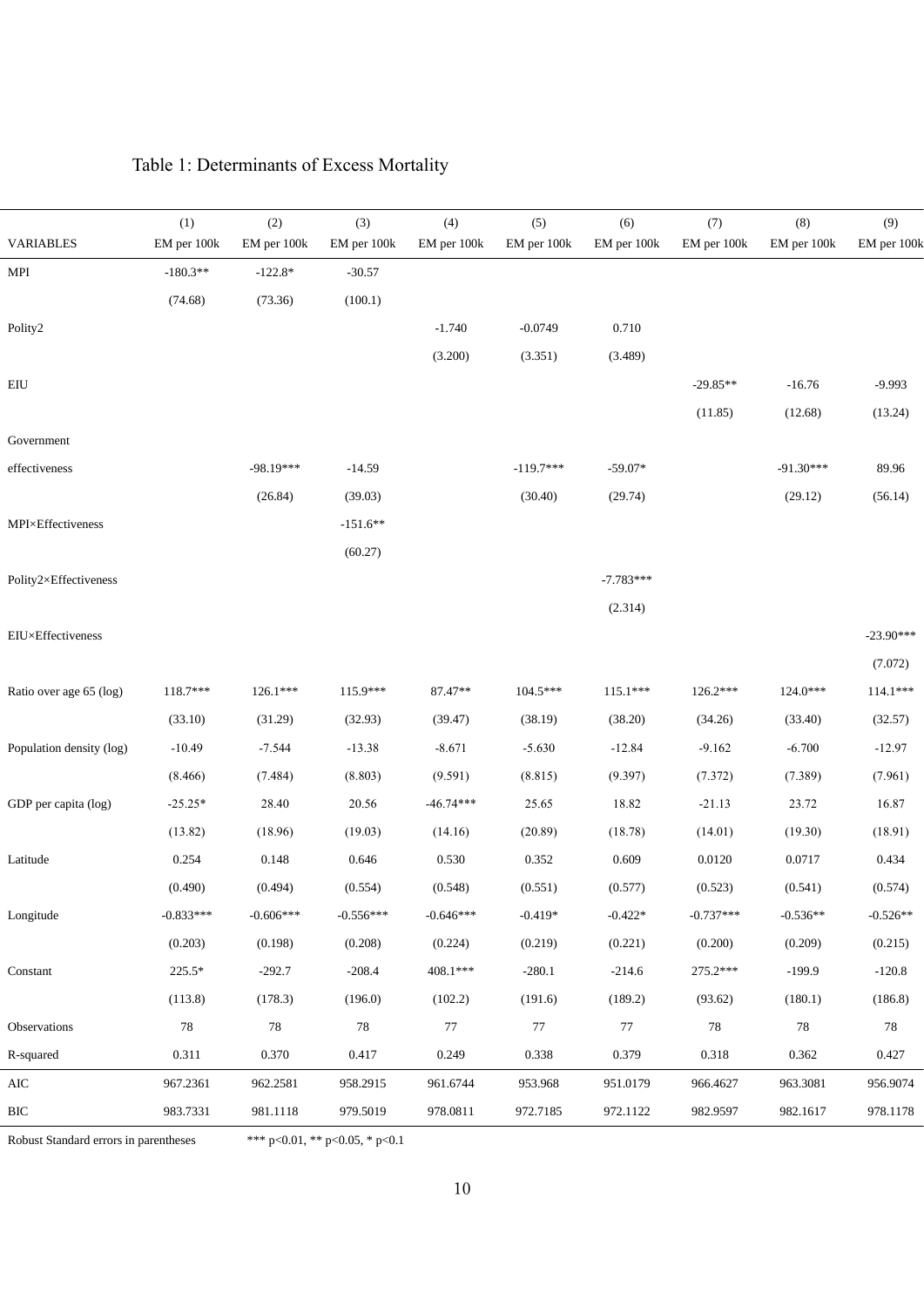

Figure 2: Interaction Effects between MPI and Government Effectiveness on Predicted

Excess Mortality (95% CIs)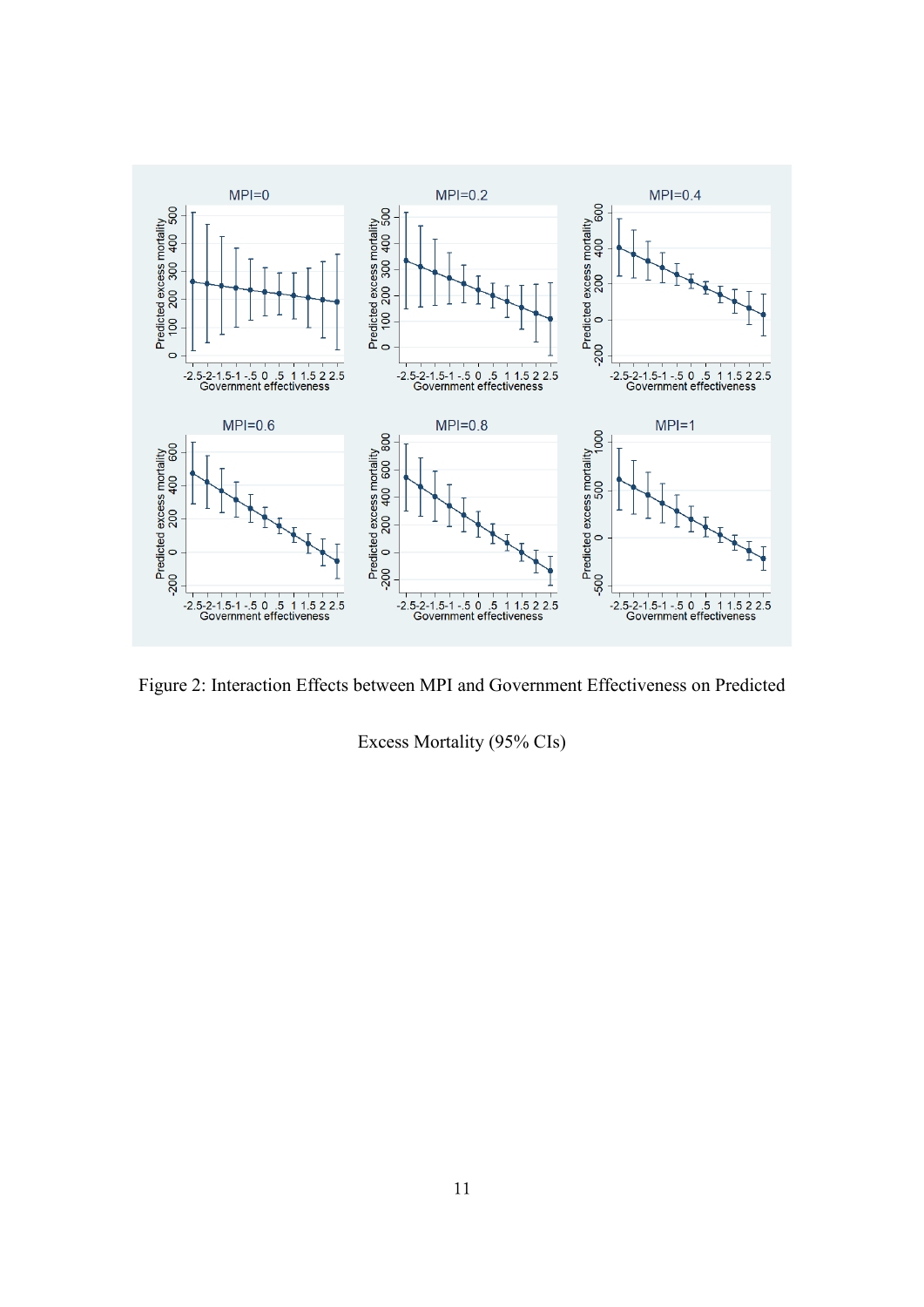

Figure 3: Interaction Effects between Polity2 and Government Effectiveness on

Predicted Excess Mortality (95% CIs)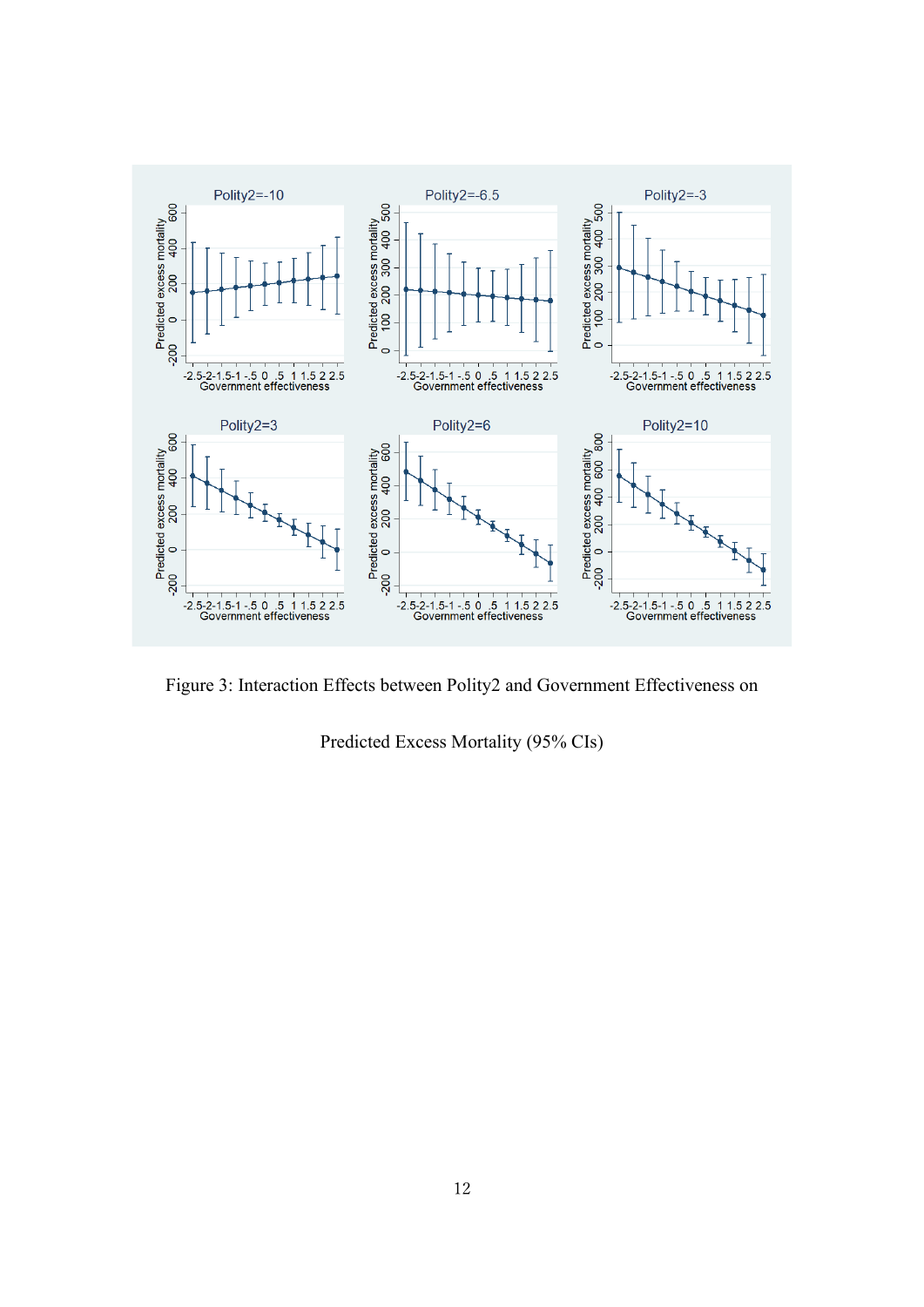

Figure 4: Interaction Effects between EIU and Government Effectiveness on Predicted

Excess Mortality (95% CIs)

### **3. Discussion**

The current study demonstrates that government effectiveness is an essential factor in reducing excess mortality. This result strongly supports the findings of Liang et al. (2020) and Serikbayeva et al. (2020). However, the former does not consider the effect of political regimes. The latter uses the Freedom House score only to define democracy, not paying attention to the interaction effects of democracy and government effectiveness on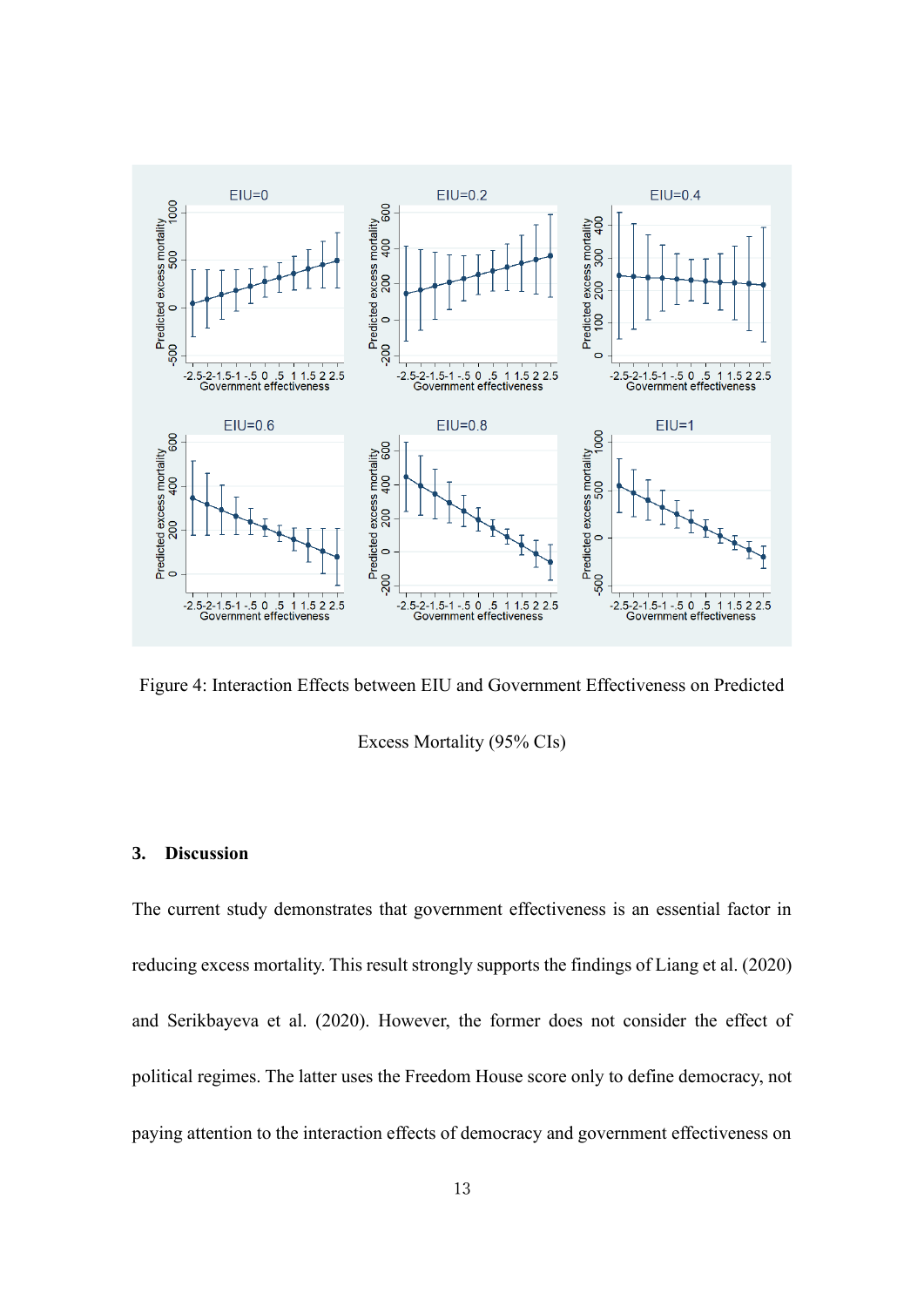Covid-19. And also, both of them use the reported numbers of COVID-19 deaths, not excess mortality.

On the other hand, Badman et al. (2021) and Jain et al. (2021) utilize excess mortality instead of the reported numbers. However, the former only looks at the correlation between the variables and does not consider other factors such as demographic and geographic ones. The latter does include various variables in analysis but does not analyze the interaction between political regimes and government characteristics. And all the studies above do not use the V-Dem data, a new gold-standard political regime variable.

This study analyzes the interaction between political regimes and government effectiveness using excess mortality and the V-Dem data and reports that good democratic governance can significantly reduce excess mortality. These results genuinely contribute to the literature.

There are some limitations of this study paper, of course. For example, the above analyses use three political regime variables as independent variables. However, the number of observations is relatively small mainly because of the missing values of excess mortality, the dependent variable, although the excess mortality data seem much more reliable than the reported number of deaths. Especially, this study does not include such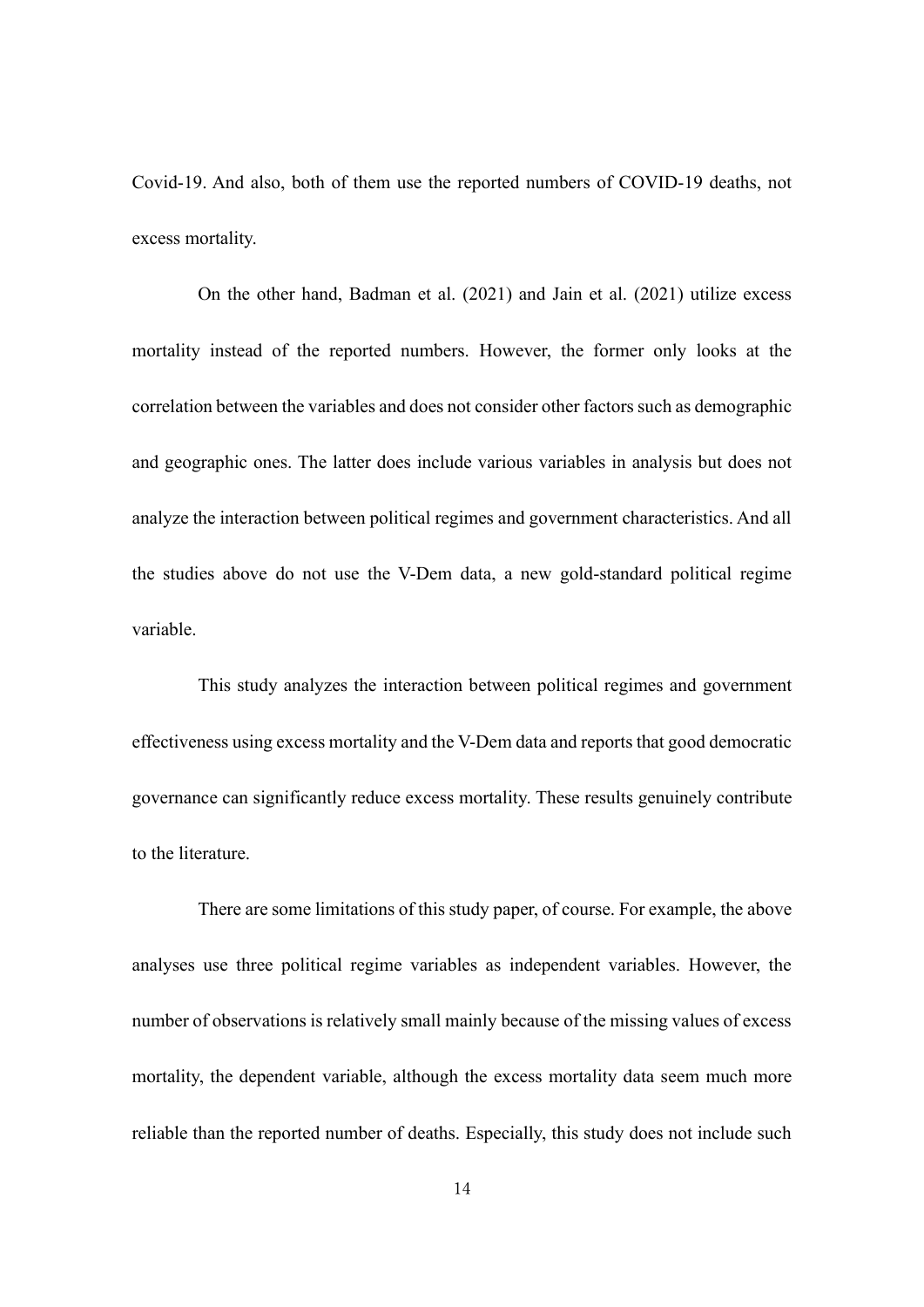cases as China and India, which have not reported excess mortality yet. China has been regarded to succeed in combating COVID-19, and, on the other hand, India has been in a catastrophic situation. These problems may lead to some bias. Then this study applies the two-step Heckman estimation for coping with this problem as much as possible. In the first step, this technique predicts selection from the sample, the number of available excess mortality in this study, and in the second step, uses this information to adjust the OLS estimation to explain excess mortality (Hansson and Olofsdotter, 2013). The additional estimation for Models 3, 6, and 9 in Table 1 above are in Appendix 3. Appendix 4 displays the effects of the interaction on predicted excess mortality based on Model 1 in Appendix 3. Appendix 5 is based on Model 2 in Appendix 3. Appendix 6 is based on Model 3 in Appendix 3. They are almost identical to the main results above. These additional analyses strongly support the main results.

## **4. Conclusion**

Scholars have argued that democracy is in crisis during the COVID-19 pandemic. Some say that democratic countries face a trade-off between freedom and health. Recent studies have also revealed that democratic countries suffer from more COVID-19 deaths than authoritarian states. However, these studies are often based on the reported numbers of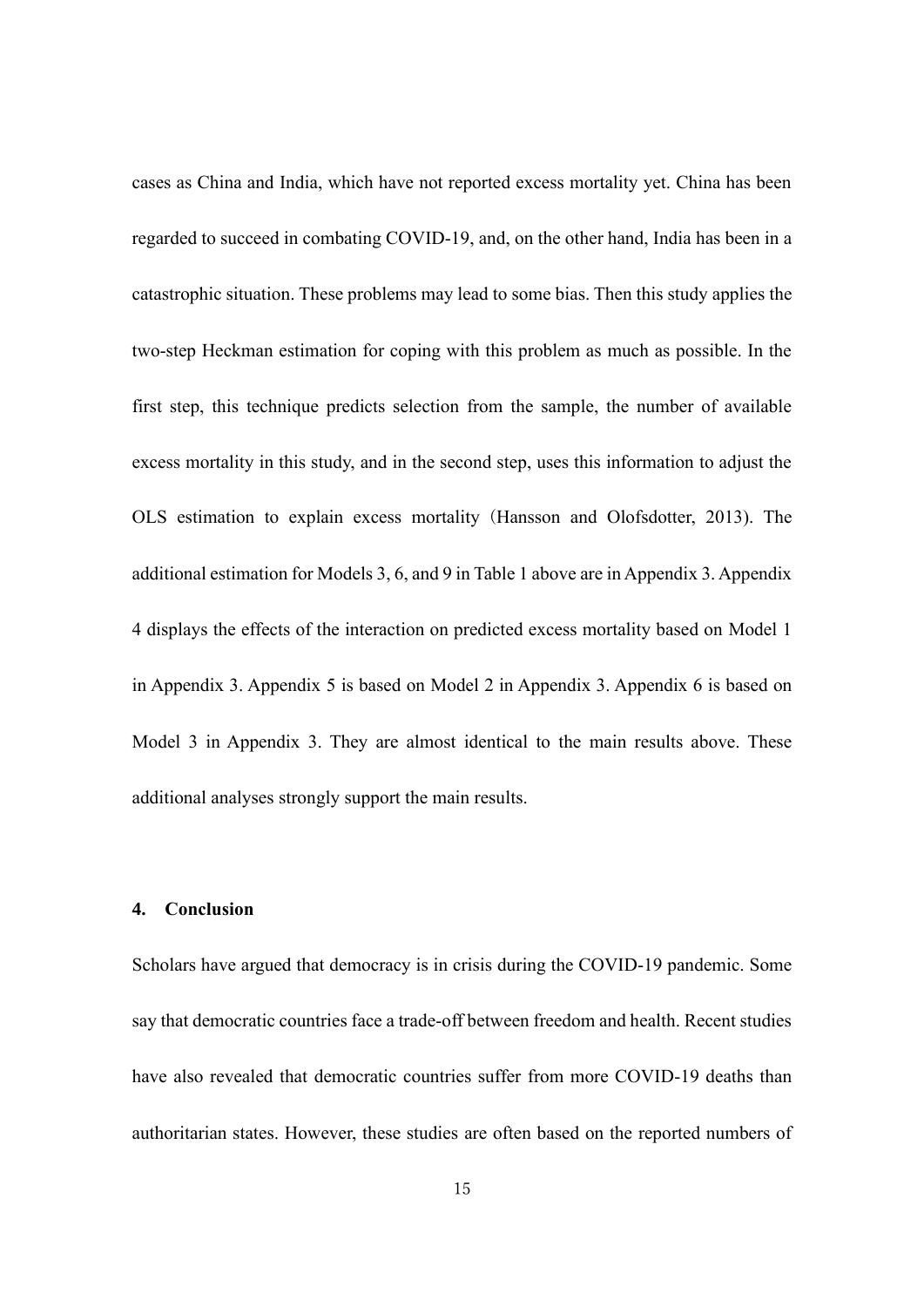COVID-19 deaths, not excess mortality, and overlook successful cases such as New Zealand and Taiwan. These countries are often considered to have higher levels of government effectiveness. This study analyzed the impact of government effectiveness and its relationship with political regimes. The results revealed that democratic countries with higher government effectiveness can reduce excess mortality due to COVID-19. This study suggests that democratic countries do not need to reduce social freedoms and needs to improve government effectiveness to combat COVID-19. But the observations are relatively small due to the missing data on excess mortality. This should be corrected in future research when the data are available.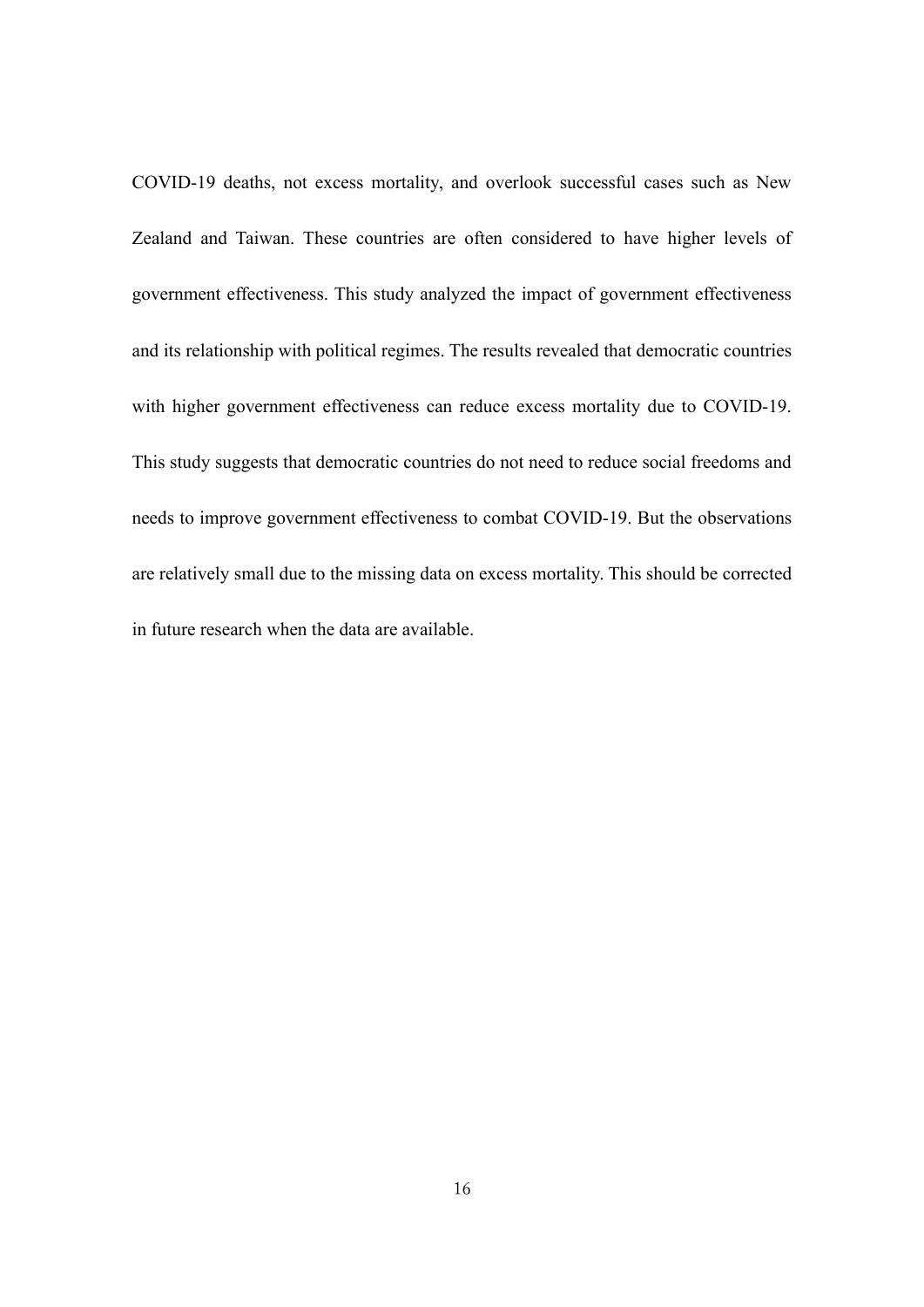#### **References**

- Adiguzel, F.S., Cansunar, A., Corekcioglu, G., 2020. Truth or dare? Detecting syste matic manipulation of COVID-19 statistics. J. Pol. Inst. Pol. Econ 1: 543-5 57.
- Alsan, M., Braghieri, L., Eichmeyer, S., Kim, M.J., Stantcheva, S., Yang, D.Y., 202 0. Civil Liberties in Times of Crisis National Bureau of Economic Researc h. working paper series No. 27972**.**
- Annaka, S., 2021. Political Regime, Data Transparency, and COVID-19 Deaths. SS M - Population Health 15, 100832.
- Badman, R. P., Wu, Y., Inukai, K., and Akaishi, R. 2021. Blessing or Curse of De mocracy?: Current Evidence from the Covid-19 Pandemic, arXiv:2105.1086 5.
- Beaney, T., Clarke, J. M., Jain, V., et al. 2020. Excess mortality: the gold standard in measuring the impact of COVID-19 worldwide? Journal of the Royal So ciety of Medicine 113 (9): 329-334. doi:10.1177/0141076820956802
- Cassan, G., Steenvoort, M.V., 2020. Political Regime and COVID 19 Death Rate: E fficient, Biasing or Simply Different Autocracies? Available online: arXiv:2 101.09960.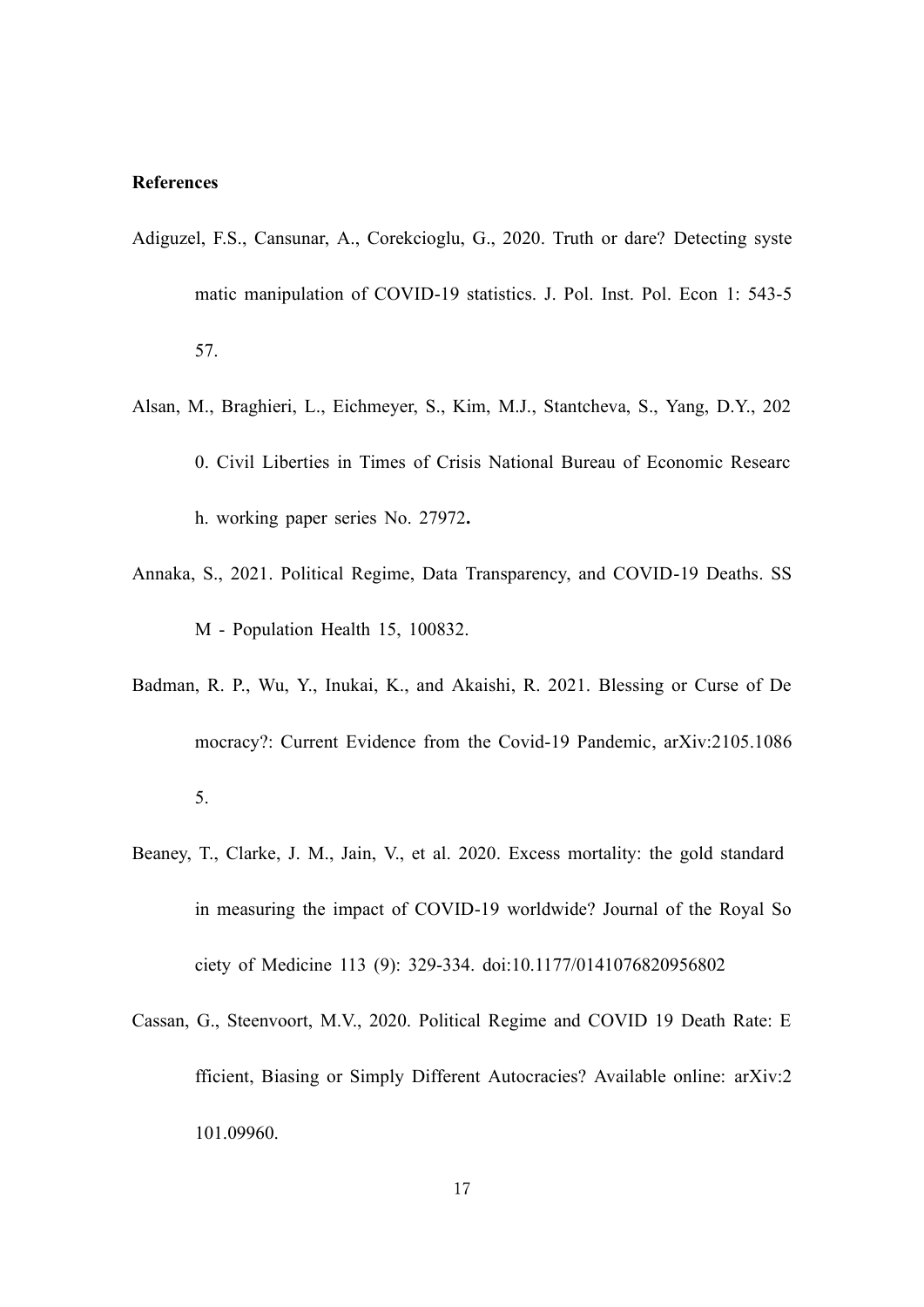- Cepaluni, G., Dorsch, M., Branyiczki, R., 2020. Political regimes and deaths in the early stages of the COVID-19 pandemic. Available at SSRN. Available onli ne: https://ssrn.com/abstract=3586767 or http://dx.doi.org/10.2139/ssrn.35867 67 (Accessed 2020.9.11) (Accessed April 27, 2020).
- Cheibub, J.A., Hong, J.Y.J., Przeworski, A., 2020. Rights and deaths: Government r eactions to the pandemic. Available at SSRN. Available online: https://ssrn.c om/abstract=3645410 or http://dx.doi.org/10.2139/ssrn.3645410 (Accessed Ju ly 7, 2020).
- Coppedge, M., Gerring, J., Knutsen, C.H., Lindberg, S.I., Teorell, J., Altman, D., B ernhard, M., Fish, M.S., Glynn, A., Hicken, A., Luhrmann, A., Marquardt, K. L., McMann, K., Paxton, P., Pemstein, D., Seim, B., Sigman, R., Skaani ng, S., Staton, J., Wilson, S., Cornell, A., Alizada, N., Gastaldi, L., Gjerlø w, H., Hindle, G., Ilchenko, N., Maxwell, L., Mechkova, V., Medzihorsky, J., Römer, J., Sundström, A., Tzelgov, E., Wang, Y., Wig, T., and Ziblatt, D., 2020. V-Dem [Country–Year/Country-Date] Dataset v10. Varieties of De mocracy (V-Dem) Project. Available online: https://doi.org/10.23696/vdemds 20 (Accessed September 14, 2021).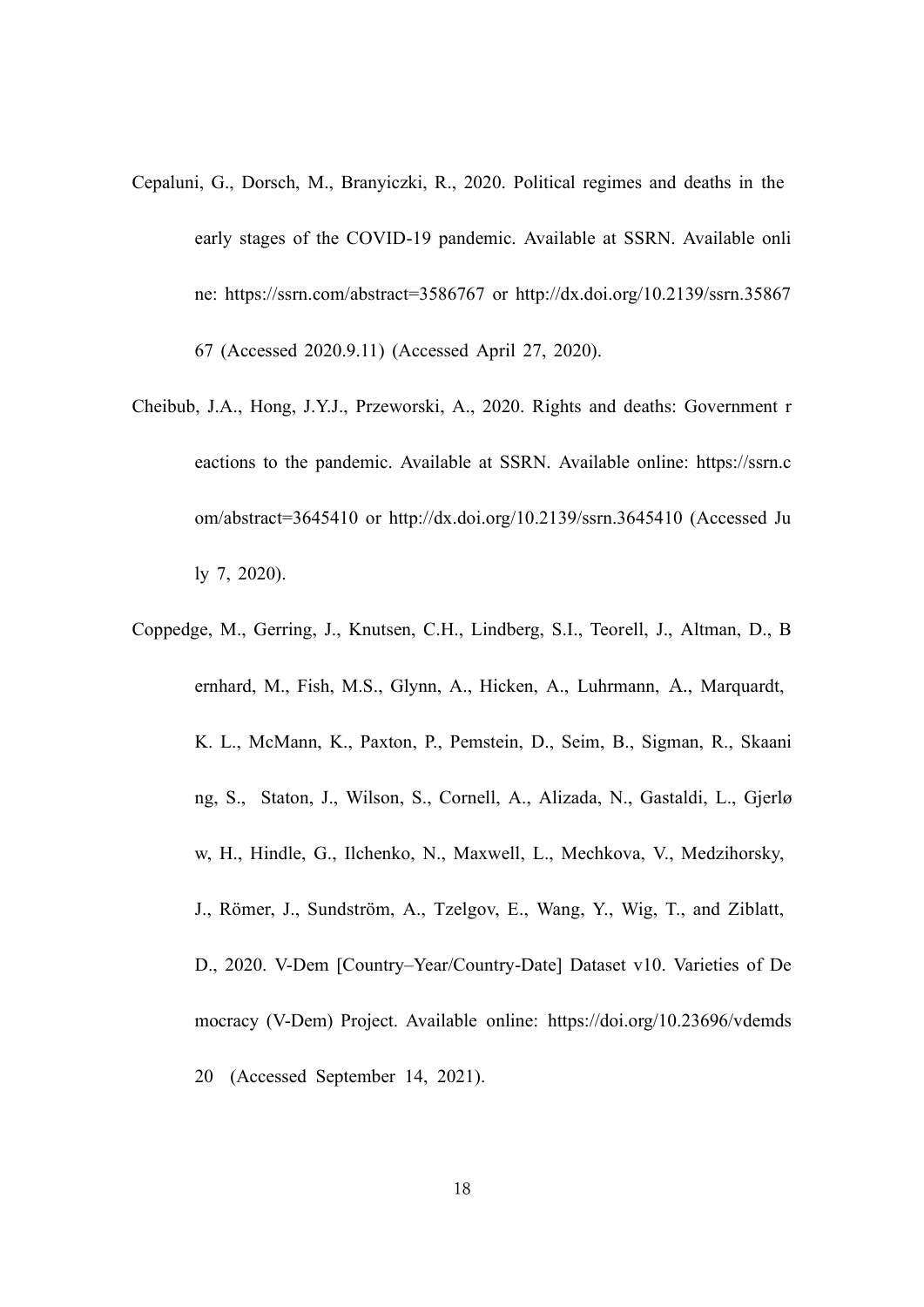- Economist Intelligent Unit, 2020. Democracy Index. Available online: https://www. eiu.com/n/campaigns/democracy-index-2019/ (Accessed September 14, 202 1).
- Frey, C.B., Presidente, G., Chen, C., 2020. Democracy, Culture, and Contagion: Pol itical Regimes and Countries Responsiveness to Covid-19, Covid Economic s 18.
- Gerring, J., Knutsen, C.H., Maguire, M., Skaaning, S., Teorell, J., Coppedge, M., 2 021. Democracy and human development: Issues of conceptualization and measurement. Democratization 28: 308-332. DOI: 10.1080/13510347.2020.1 818721.
- Gluzmann, P., Panigo, D., 2015. Global search regression: A new automatic modelselection technique for cross-section, time-series, and panel-data regressions. The Stata Journal 15: 325-349. doi:10.1177/1536867X1501500201.
- Hansson, A. M., Olofsdotter, K., 2013. FDI, taxes and agglomeration economies in the EU15, Applied Economics, 45:18, 2653-2664, DOI:10.1080/00036846.2 012.665596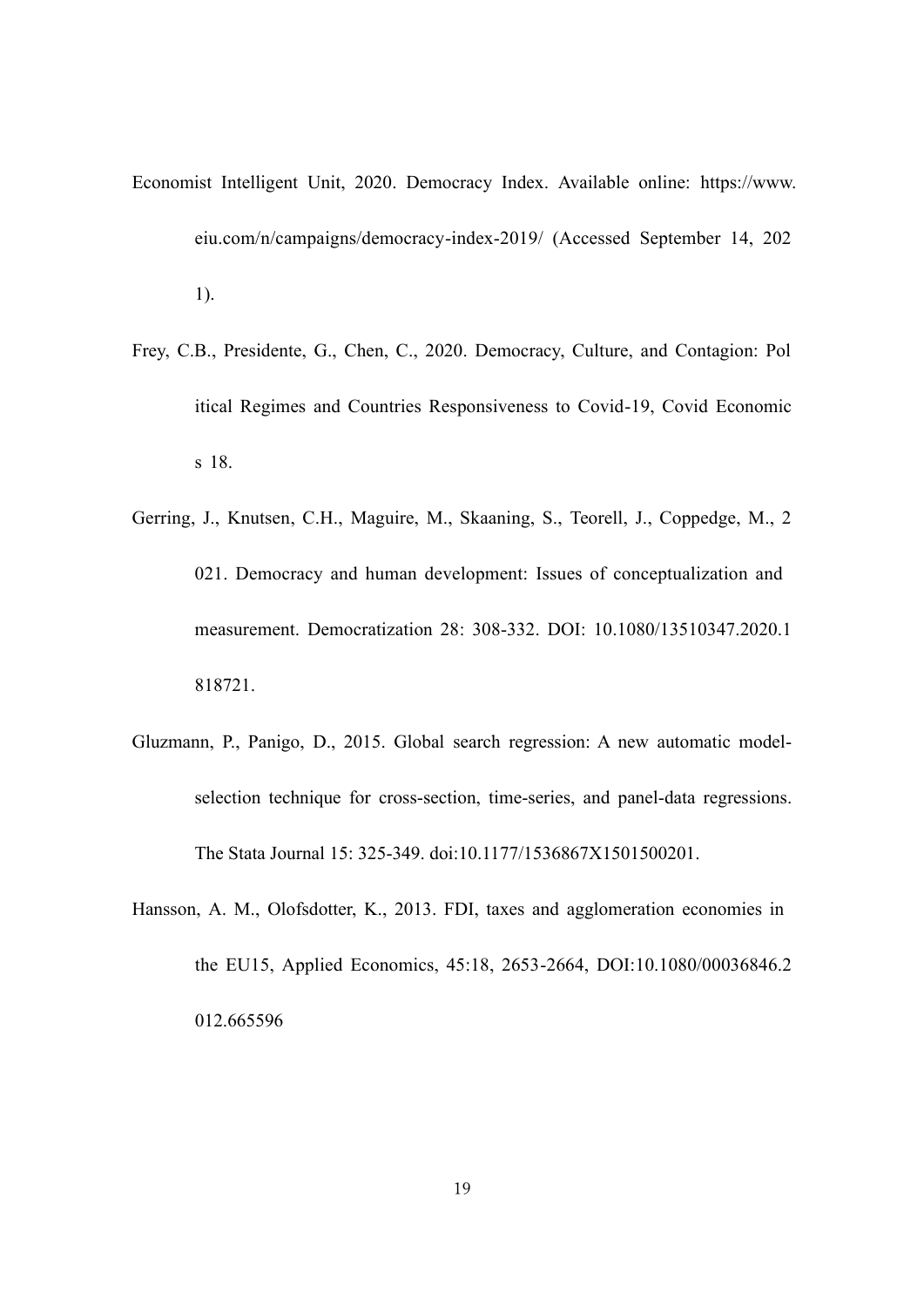- Jain, V., Clarke, J., and Beaney, T., 2021. Democratic governance and excess mortality during the COVID-19 pandemic. medRxiv 2021.08.25.21262614; doi: https://doi.org/10.1101/2021.08.25.21262614
- Johns Hopkins University, 2020. COVID 19 data repository. Center for Systems Sci ence and Engineering (CSSE), Available online: https://github.com/CSSEGIS andData/COVID19 (Accessed August 8, 2020).
- Kapoor, M., Malani, A., Ravi, S., Agrawal, A., 2020. Authoritarian governments ap pear to manipulate COVID data. Ar.Xiv.
- Karlinsky, A., Kobak, D., 2021. Tracking excess mortality across countries during t he COVID-19 pandemic with the World Mortality Dataset, eLife https://doi. org/10.7554/eLife.69336
- Kaufmann, D., Kraay, A., Mastruzzi, M. 2011. The Worldwide Governance Indicato rs: Methodology and Analytical Issues. Hague Journal on the Rule of Law 3: 220-246.
- Liang, L.L., Tseng, C.H., Ho, H.J., Wu, C.Y., 2020. Covid-19 mortality is negativel y associated with test number and government effectiveness. Science Repor t. Sci. Rep. 10, 12567. https://doi.org/10.1038/s41598-020-68862-x.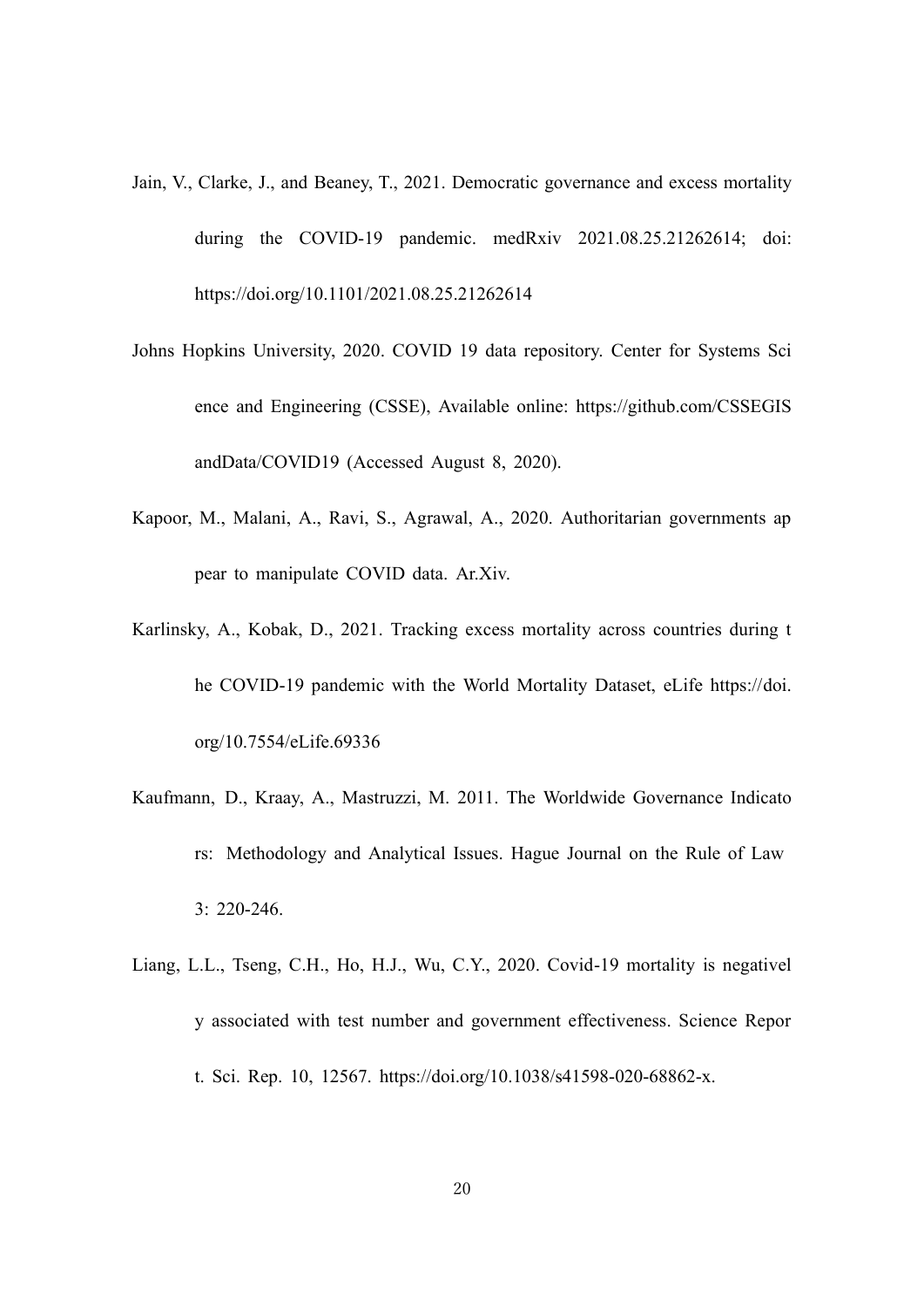- Lindsey, C., 2014. VSELECT: Stata Module to Perform Linear Regression Variable Selection, Statistical Software Components S457808, Boston College Depart ment of Economics, Revised December 15, 2014.
- Marshall, M.G., Jaggers, K., Gurr, T.R., 2020. Polity V project, political regime cha racteristics and transitions. Center for Systemic Peace. Available online: htt p://www.systemicpeace.org/inscrdata.html (Accessed August 8, 2020).
- Norheim, O.F., Abi-Rached, J.M., Bright, L.K., Bærøe, K., Ferraz, O.L.M., Gloppen, S., Voorhoeve, A., 2021. Difficult trade-offs in response to COVID-19: Th e case for open and inclusive decision making. Nat. Med. 27, 10-13*.* https:/ /doi.org/10.1038/s41591-020-01204-6.
- Persson, T.A., Povitkina, M. 2017. "Gimme Shelter": The Role of Democracy and I nstitutional Quality in Disaster Preparedness. Political Research Quarterly 7 0 (4): 833-847. doi:10.1177/1065912917716335
- Serikbayeva, B., Abdulla, K., Oskenbayev, Y., 2020. State capacity in responding to COVID-19. Int. J. Public Admin.: 1-11.
- Thomson, S., Ip, E.C., 2020. COVID-19 emergency measures and the impending au thoritarian pandemic. J. Law Biosci. 7, lsaa064. doi:10.1093/jlb/lsaa064.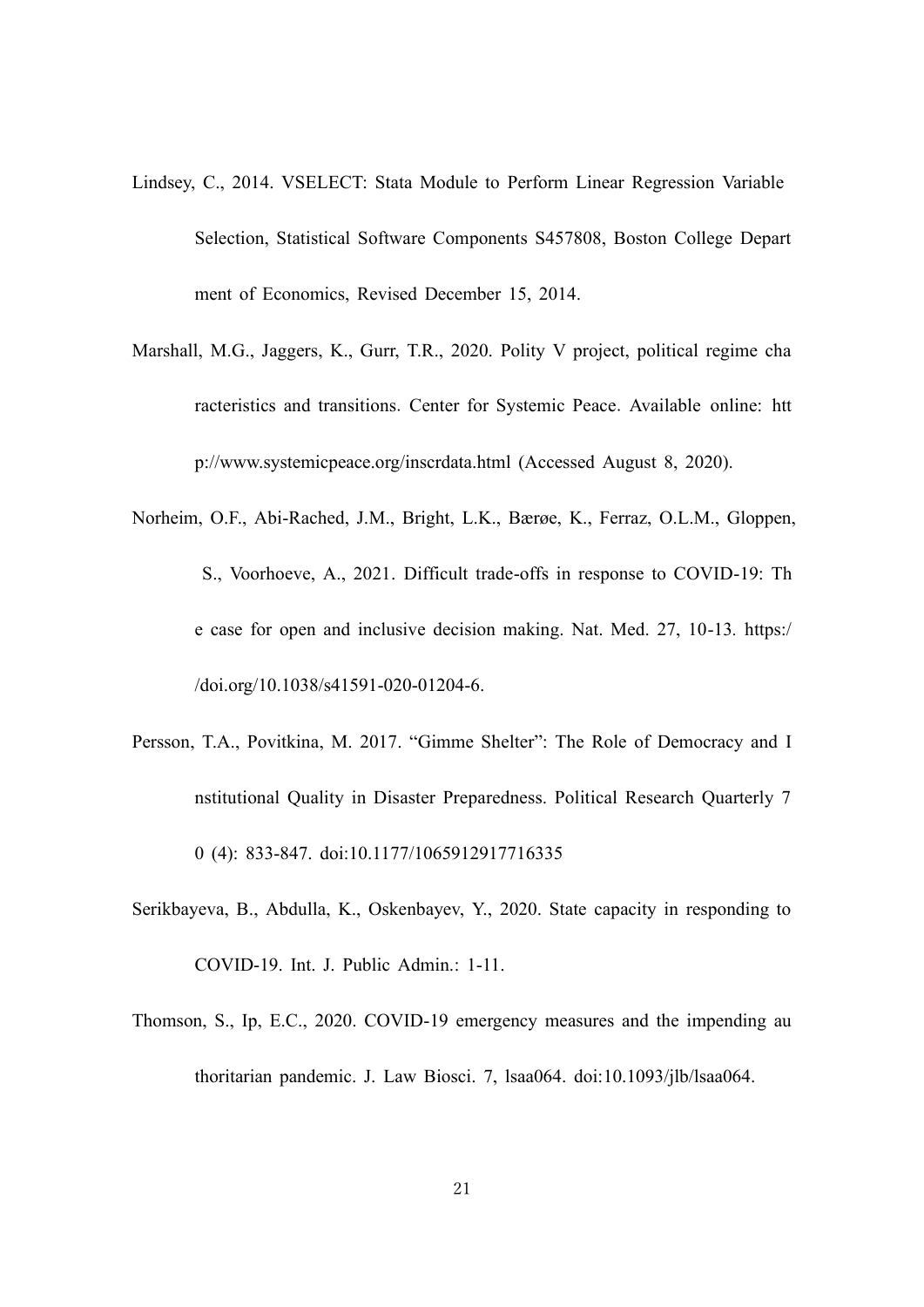- Wang, Y., Mechkova, V., Andersson, F., 2019. Does democracy enhance health? Ne w empirical evidence 1900-2012. Pol. Res. Q. 72: 554-569.
- World Development Indicators, 2020. Available online: http://datatopics.worldbank.or g/world development indicators/ (accessed on August 8, 2020).
- World Health Organization, 2021. The true death toll of COVID-19: Estimating g lobal excess mortality. Available online: https://www.who.int/data/stories/the -true-death-toll-of-covid-19-estimating-global-excess-mortality (accessed on S eptember 14, 2021).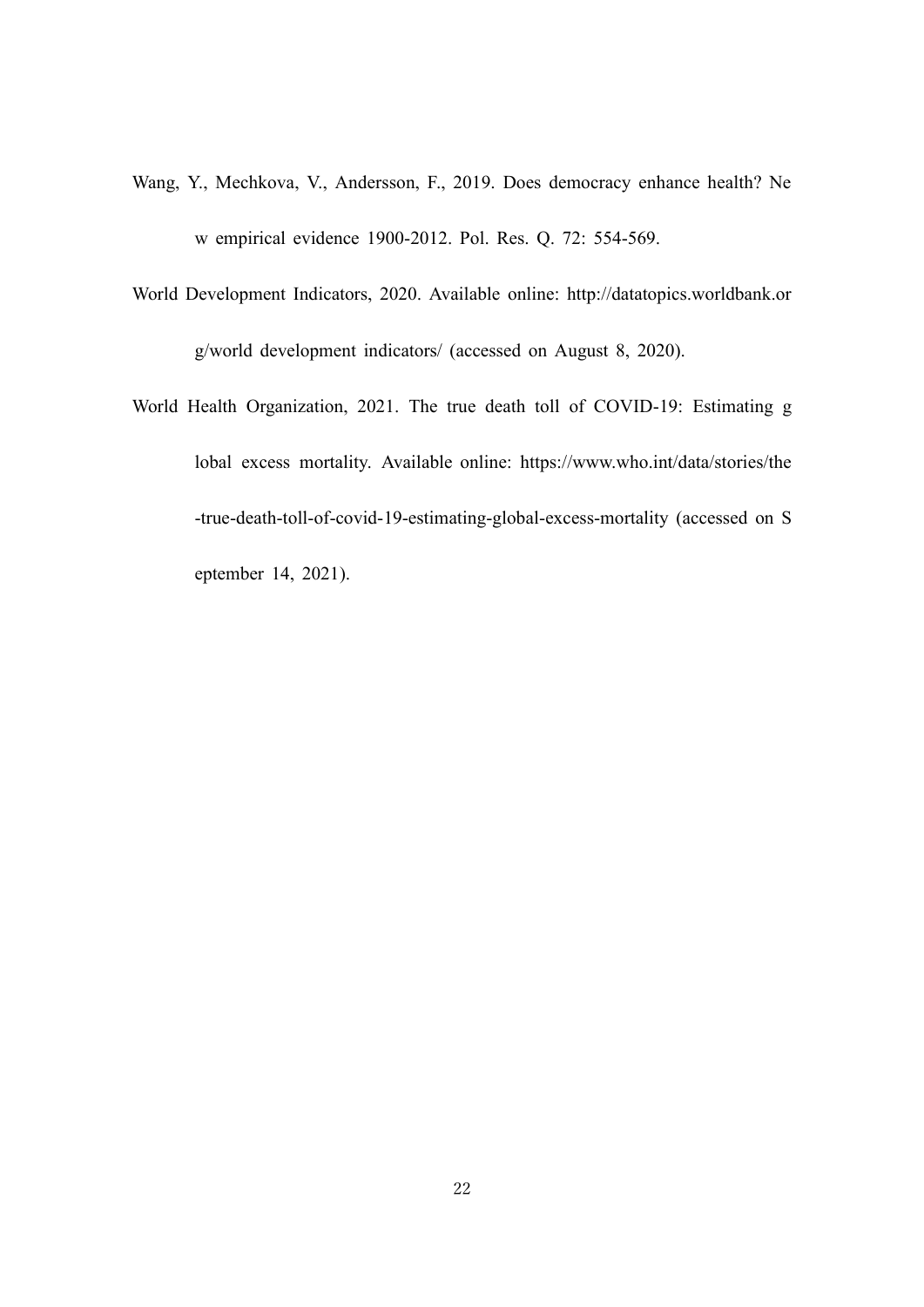| Variable                               | Obs | Mean    | Std. Dev. | Min              | Max      |
|----------------------------------------|-----|---------|-----------|------------------|----------|
| Excess Mortality per 100000 Population | 78  | 135.90  | 132.2182  | $-60$            | 590      |
| Polity2                                | 78  | 0.5112  | 0.2970    | $\boldsymbol{0}$ | 1        |
| <b>MPI</b>                             | 77  | 6.6494  | 5.4695    | $-10$            | 10       |
| EIU                                    | 78  | 6.6895  | 1.9946    | 1.93             | 9.87     |
| Government Effectiveness               | 78  | 0.5542  | 0.8493    | $-1.0490$        | 2.2211   |
| Population Density (log)               | 78  | 2.4699  | 0.5931    | 0.4208           | 3.3323   |
| Age 65 and above Ratio (log)           | 78  | 4.3048  | 1.3200    | 0.7109           | 8.9813   |
| GDP per capita (log)                   | 78  | 9.5508  | 1.1212    | 7.0178           | 11.6179  |
| Latitude                               | 78  | 29.1895 | 27.6936   | $-40.9006$       | 61.9241  |
| Longitude                              | 78  | 14.2067 | 62.5216   | $-102.5528$      | 174,8860 |

Appendix 1: Descriptive Statistics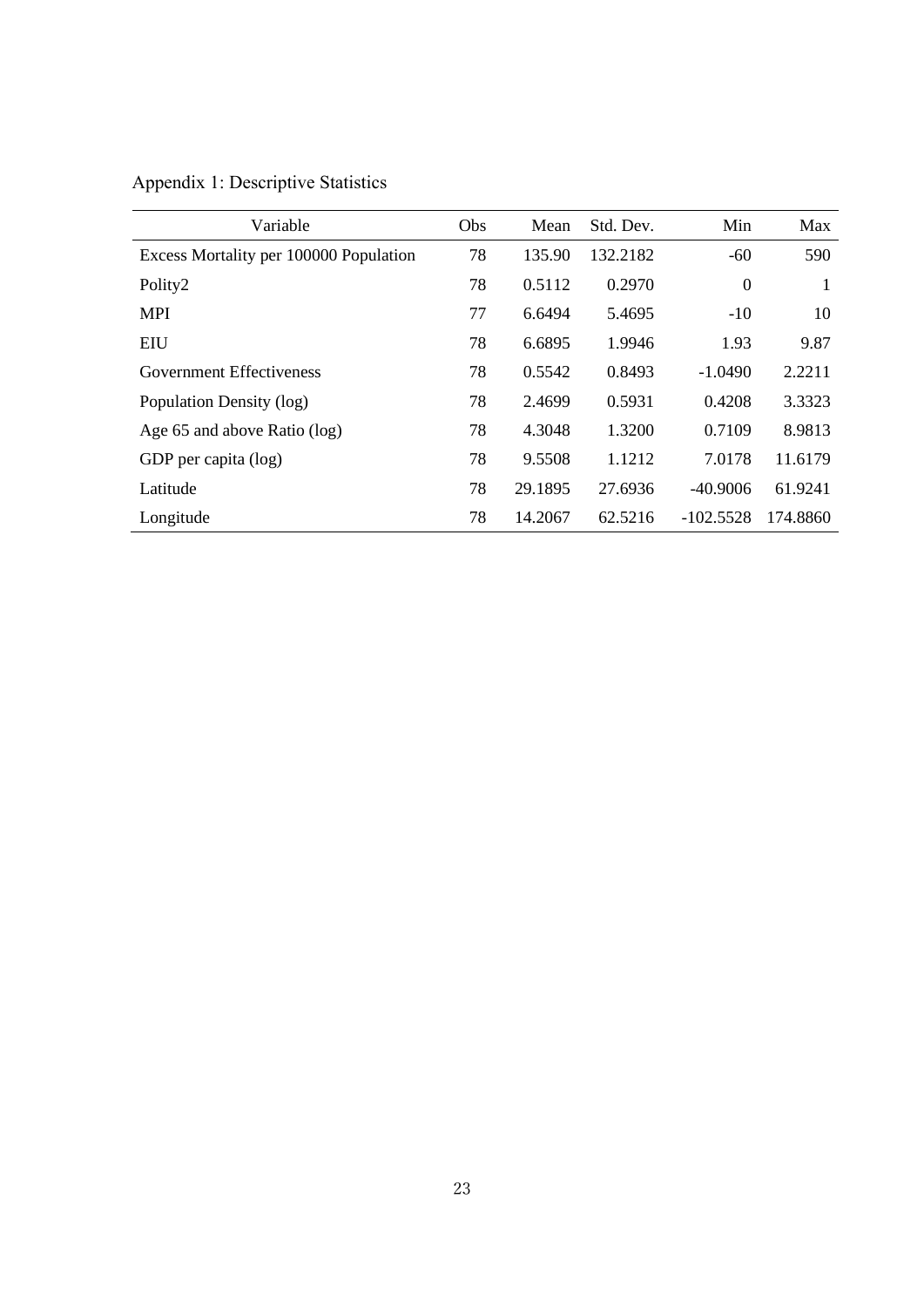| <b>Country</b> | Data until      | Country     | Data until      | Country              | Data until  |
|----------------|-----------------|-------------|-----------------|----------------------|-------------|
| Albania        | 31-Mar-21       | Ireland     | 31-May-21       | Singapore            | 31-Mar-21   |
| Argentina      | 31-Dec-20       | Israel      | 30-May-21       | Slovakia             | 16-May-21   |
| Australia      | 28-Mar-21       | Italy       | $4-Apr-21$      | Slovenia             | 23-May-21   |
| Austria        | $13$ -Jun-21    | Jamaica     | 30-Nov-20       | South Africa         | 27-Jun-21   |
| Azerbaijan     | 28-Feb-21       | Japan       | 30-Apr-21       | South Korea          | $2-May-21$  |
| <b>Belarus</b> | 30-Jun-20       | Kazakhstan  | 30-Apr-21       | Spain                | 20-Jun-21   |
| Belgium        | $13 - Jun - 21$ | Kyrgyzstan  | 30-Apr-21       | Sweden               | $6$ -Jun-21 |
| Bolivia        | 31-May-21       | Latvia      | $13$ -Jun-21    | Switzerland          | $6$ -Jun-21 |
| Bosnia         | 31-Mar-21       | Lebanon     | 30-Apr-21       | Tajikistan           | 31-Dec-20   |
| <b>Brazil</b>  | 31-May-21       | Lithuania   | $20 - Jun - 21$ | Thailand             | 30-Jun-21   |
| Bulgaria       | $20 - Jun - 21$ | Luxembourg  | $6$ -Jun-21     | Tunisia              | 14-Feb-21   |
| Canada         | $7-Mar-21$      | Malaysia    | 31-Mar-21       | Ukraine              | 30-Apr-21   |
| Chile          | $13$ -Jun-21    | Mauritius   | $30-Apr-21$     | United Kingdom       | 13-Jun-21   |
| Colombia       | $9-May-21$      | Mexico      | 23-May-21       | <b>United States</b> | $6$ -Jun-21 |
| Costa Rica     | 31-Dec-20       | Moldova     | 31-Mar-21       | Uruguay              | 31-Dec-20   |
| Croatia        | 30-May-21       | Mongolia    | 31-May-21       | Uzbekistan           | 31-Mar-21   |
| Cyprus         | $9-May-21$      | Netherlands | $20 - Jun - 21$ |                      |             |
| Czechia        | 23-May-21       | New Zealand | $6$ -Jun-21     |                      |             |
| Denmark        | $20$ -Jun-21    | Nicaragua   | $31-Aug-20$     |                      |             |
| Ecuador        | $20 - Jun - 21$ | Norway      | $20$ -Jun- $21$ |                      |             |
| Egypt          | 30-Nov-20       | Oman        | 31-May-21       |                      |             |
| El Salvador    | 31-Aug-20       | Panama      | 30-Apr-21       |                      |             |
| Estonia        | $27 - Jun - 21$ | Paraguay    | 31-May-21       |                      |             |
| Finland        | $13 - Jun - 21$ | Peru        | $27 - Jun - 21$ |                      |             |
| France         | $13 - Jun - 21$ | Philippines | 31-Dec-20       |                      |             |
| Georgia        | 31-Dec-20       | Poland      | $13$ -Jun-21    |                      |             |
| Germany        | $20$ -Jun- $21$ | Portugal    | $6$ -Jun-21     |                      |             |
| Greece         | $2-May-21$      | Qatar       | 30-Apr-21       |                      |             |
| Guatemala      | 27-Dec-20       | Romania     | $25$ -Apr-21    |                      |             |
| Hungary        | 30-May-21       | Russia      | 30-Apr-21       |                      |             |
| Iran           | $21-Sep-20$     | Serbia      | 31-May-21       |                      |             |

Appendix 2: Countries and Dates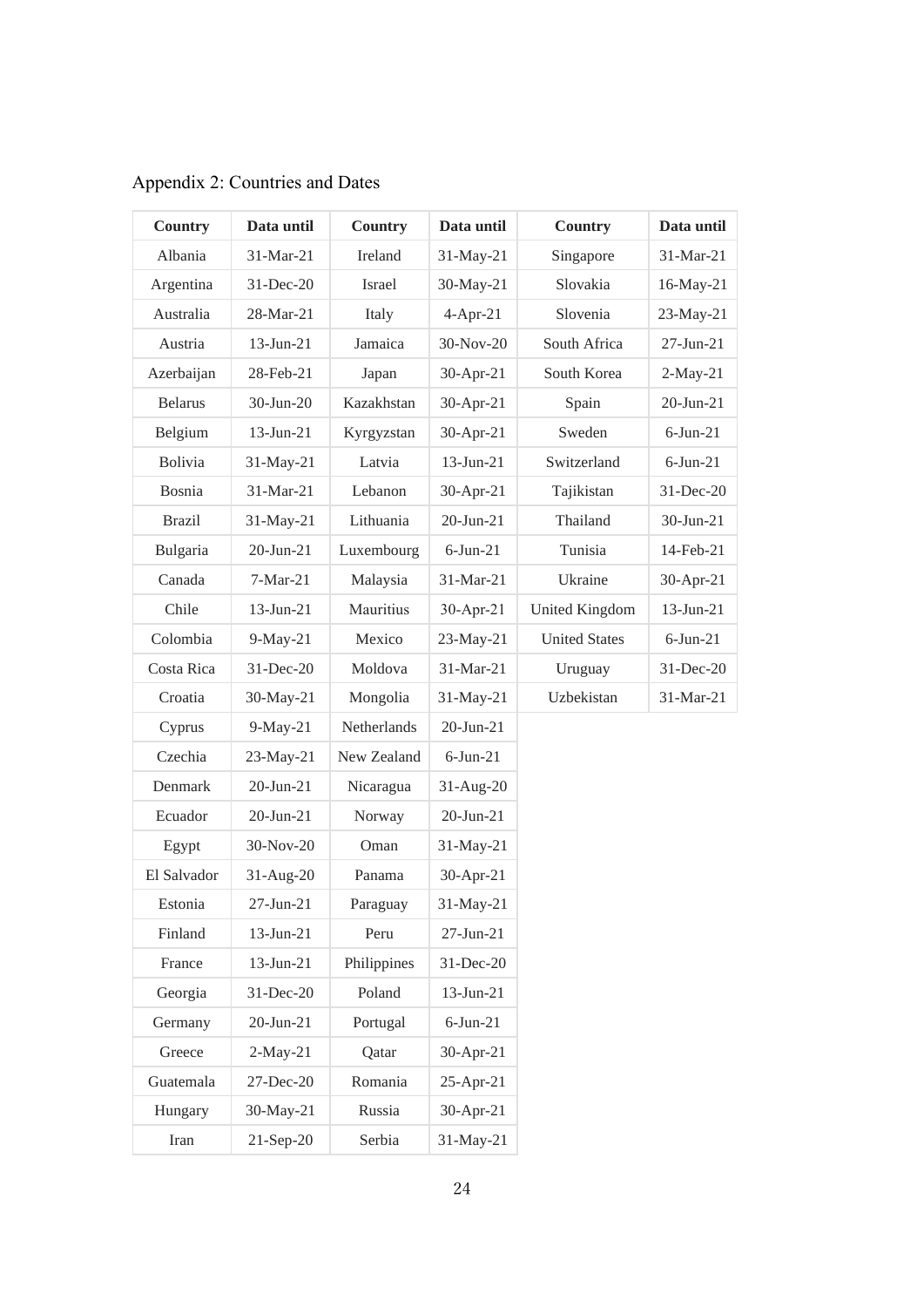|                                    | (1)         |            | (2)         |            | (3)         |            |
|------------------------------------|-------------|------------|-------------|------------|-------------|------------|
| <b>VARIABLES</b>                   | EM per 100k | Select     | EM per 100k | Select     | EM per 100k | Select     |
| <b>MPI</b>                         | $-6.931$    | 0.364      |             |            |             |            |
|                                    | (81.66)     | (0.895)    |             |            |             |            |
| Polity2                            |             |            | 0.856       | 0.0184     |             |            |
|                                    |             |            | (3.063)     | (0.0308)   |             |            |
| EIU                                |             |            |             |            | $-12.30$    | $-0.0181$  |
|                                    |             |            |             |            | (14.04)     | (0.123)    |
| Governemnt effectiveness           | 18.11       | 0.450      | $-48.23$    | 0.480      | 156.5       | 0.519      |
|                                    | (54.53)     | (0.384)    | (47.97)     | (0.368)    | (99.58)     | (0.396)    |
| MPI×Effectiveness                  | $-209.0***$ |            |             |            |             |            |
|                                    | (73.93)     |            |             |            |             |            |
| Polity2×Effectiveness              |             |            | $-9.120**$  |            |             |            |
|                                    |             |            | (3.957)     |            |             |            |
| EIU×Effectiveness                  |             |            |             |            | $-31.89***$ |            |
|                                    |             |            |             |            | (11.18)     |            |
| Population ratio over age 65 (log) | 182.0***    | 1.185***   | 149.0**     | $1.140***$ | 195.1***    | 1.261***   |
|                                    | (59.25)     | (0.316)    | (61.37)     | (0.323)    | (73.76)     | (0.331)    |
| Population density (log)           | $-16.94*$   | $-0.0865$  | $-14.64$    | $-0.0884$  | $-16.63$    | $-0.0940$  |
|                                    | (10.21)     | (0.111)    | (10.21)     | (0.110)    | (11.63)     | (0.109)    |
| GDP per capita (log)               | 29.32       | 0.265      | 22.70       | 0.291      | 27.58       | 0.244      |
|                                    | (26.09)     | (0.214)    | (26.45)     | (0.224)    | (30.17)     | (0.215)    |
| Latitude                           | 0.849       | $0.0155*$  | 0.668       | $0.0157*$  | 0.503       | 0.0134     |
|                                    | (0.584)     | (0.00845)  | (0.520)     | (0.00830)  | (0.657)     | (0.00859)  |
| Longitude                          | $-0.649**$  | $-0.00364$ | $-0.467**$  | $-0.00364$ | $-0.671**$  | $-0.00420$ |
|                                    | (0.255)     | (0.00284)  | (0.229)     | (0.00271)  | (0.293)     | (0.00270)  |
| Lambda                             | 117.6       |            | 56.33       |            | 136.1       |            |
|                                    | (86.47)     |            | (85.41)     |            | (102.6)     |            |
| Constant                           | $-486.6$    | $-4.232**$ | $-346.7$    | $-4.319**$ | $-432.5$    | $-3.903*$  |
|                                    | (322.2)     | (2.083)    | (312.3)     | (2.109)    | (371.5)     | (2.180)    |
| Observations                       | 148         | 148        | 147         | 147        | 147         | 147        |

# Appendix 3: Heckman two-step Estimation

Standard errors in parentheses

\*\*\* p<0.01, \*\* p<0.05, \* p<0.1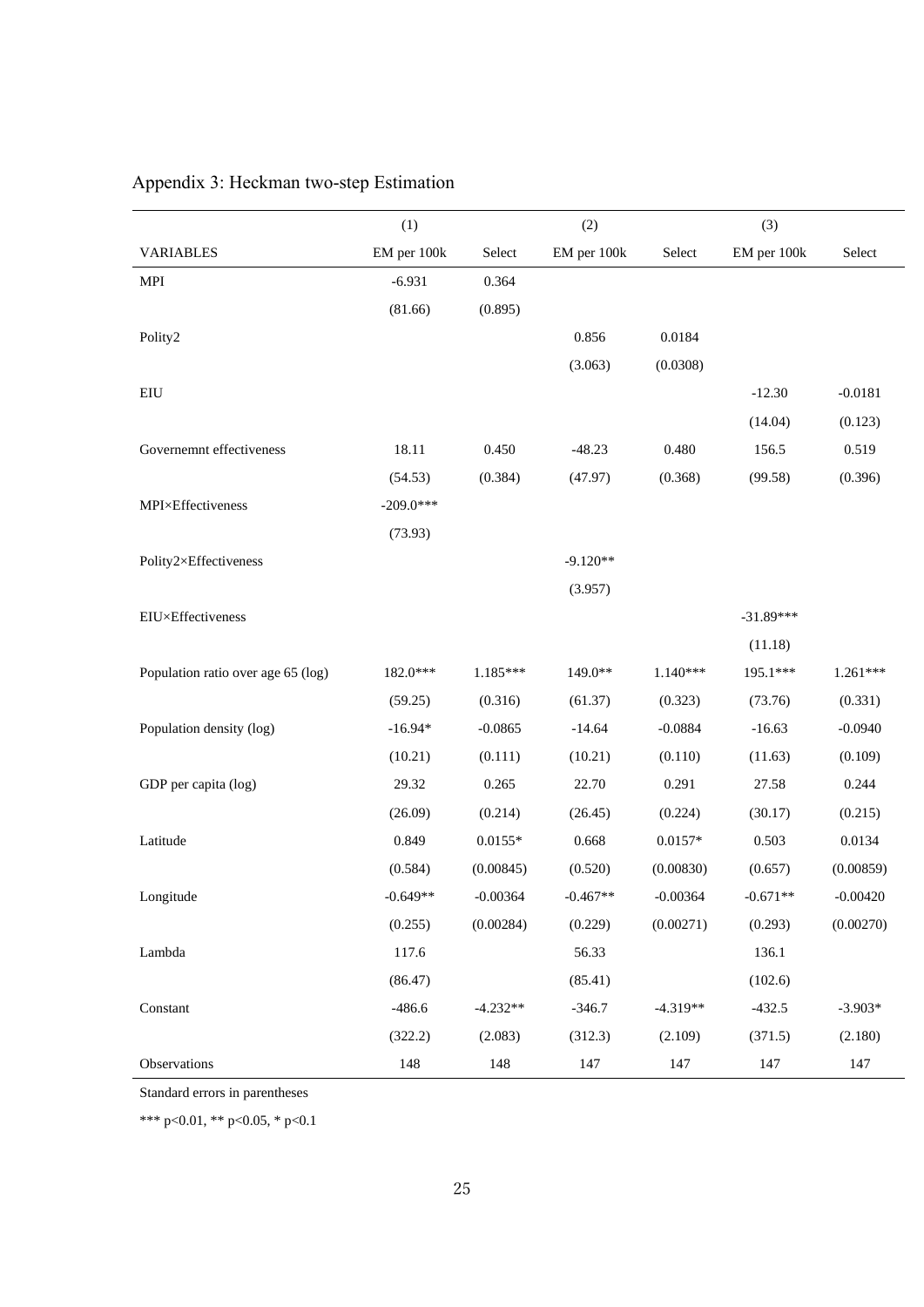



# Government Effectiveness from Heckman two-step Estimation (95% CIs)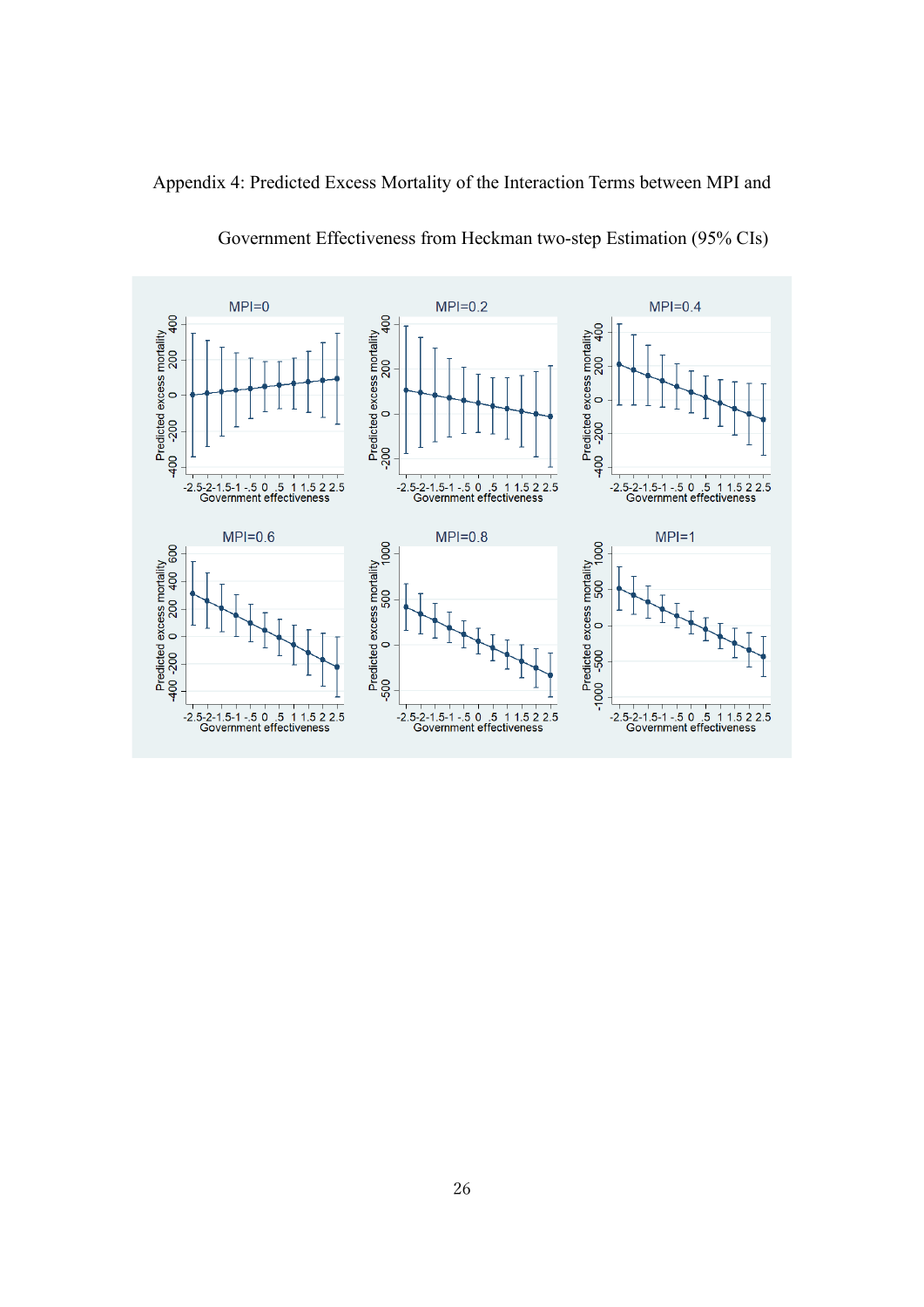



# Government Effectiveness from Heckman two-step Estimation (95% CIs)